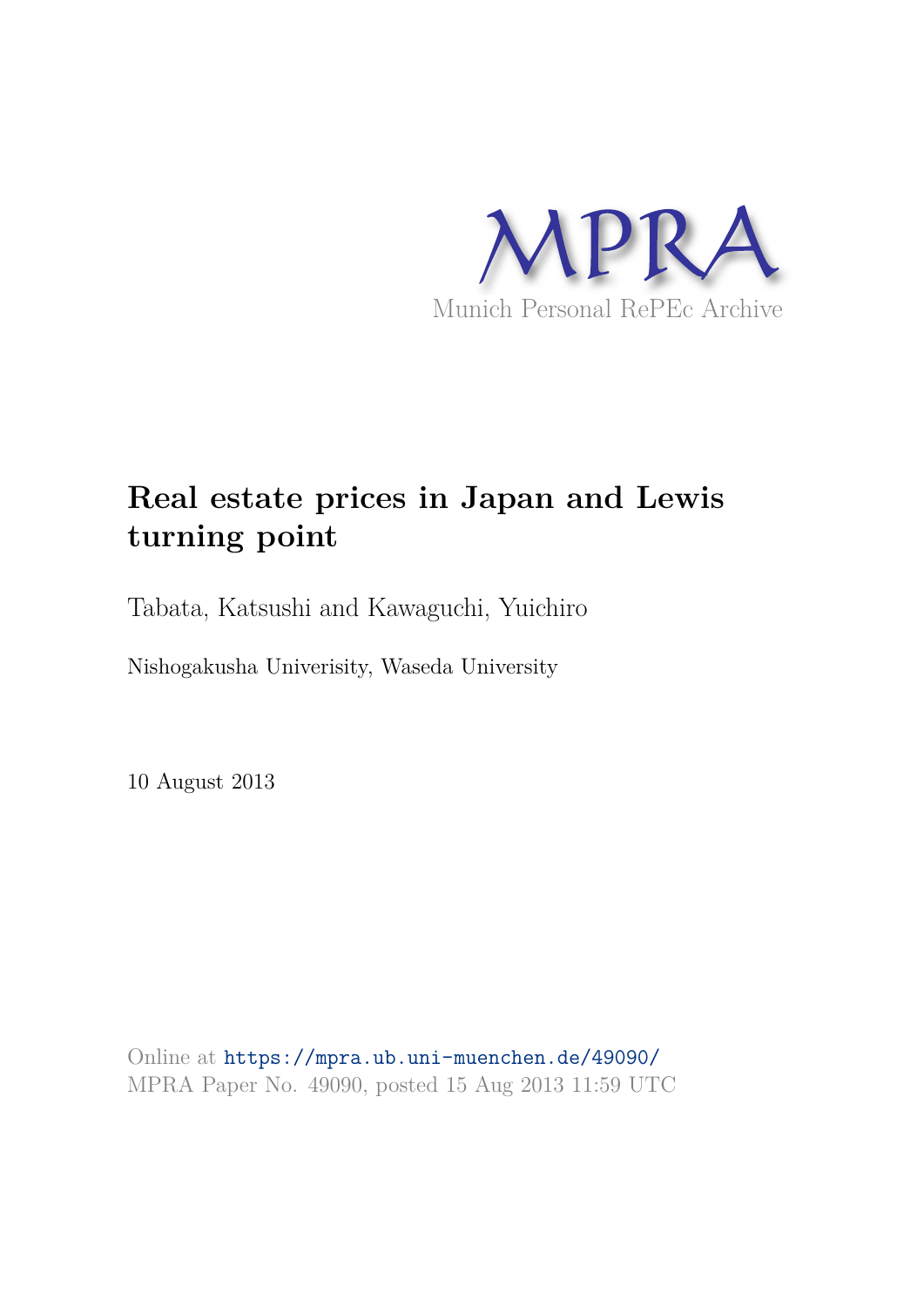## **Real estate prices in Japan and Lewis turning point**

Katsushi Tabata<sup>1</sup>

Yuichiro Kawaguchi<sup>2</sup>

## **Abstract**

<u>.</u>

This paper has done a model analysis from a long-term perspective about Real estate prices in Japan. In particular, we consider a Lewis turning point with the rise of land prices over time. It is analyzed by state space methods. Using the model, we examined how the real estate transactions were affected by the population growth and the technological progress. Furthermore, we have compared two types of models which consider banking sector and no banking transactions.

In particular, population decline in Japan would have a significant impact to the long term recession since 1990. We are skeptical about the population declining effect using our model. A Summary of our model estimation is as follows.

(1) The Lewis turning point with both technological progress and population growth is confirmed. Japan has passed the Lewis turning point in the second half of '70. (2) Since then, banks played an important role in the formation of real estate prices. (3) A trend that has lowered the price of real estate with declining population cannot be confirmed clearly. (4) In the bubble period, real estate price exceeds the reality of the macro economy due to the bank loan behavior.

 The Japanese experience of the rise in land prices is very interesting in considering the future of the Asian countries. Asian countries have made remarkable economic development. However, these benefits of growth would be absorbed by the increase in asset prices and real estate investment. This is very similar to the past experience of Japan.

 $1$ Professor of Policy and Economics at Nishogakusya University

<sup>&</sup>lt;sup>2</sup> Professor of graduate school of Finance at Waseda University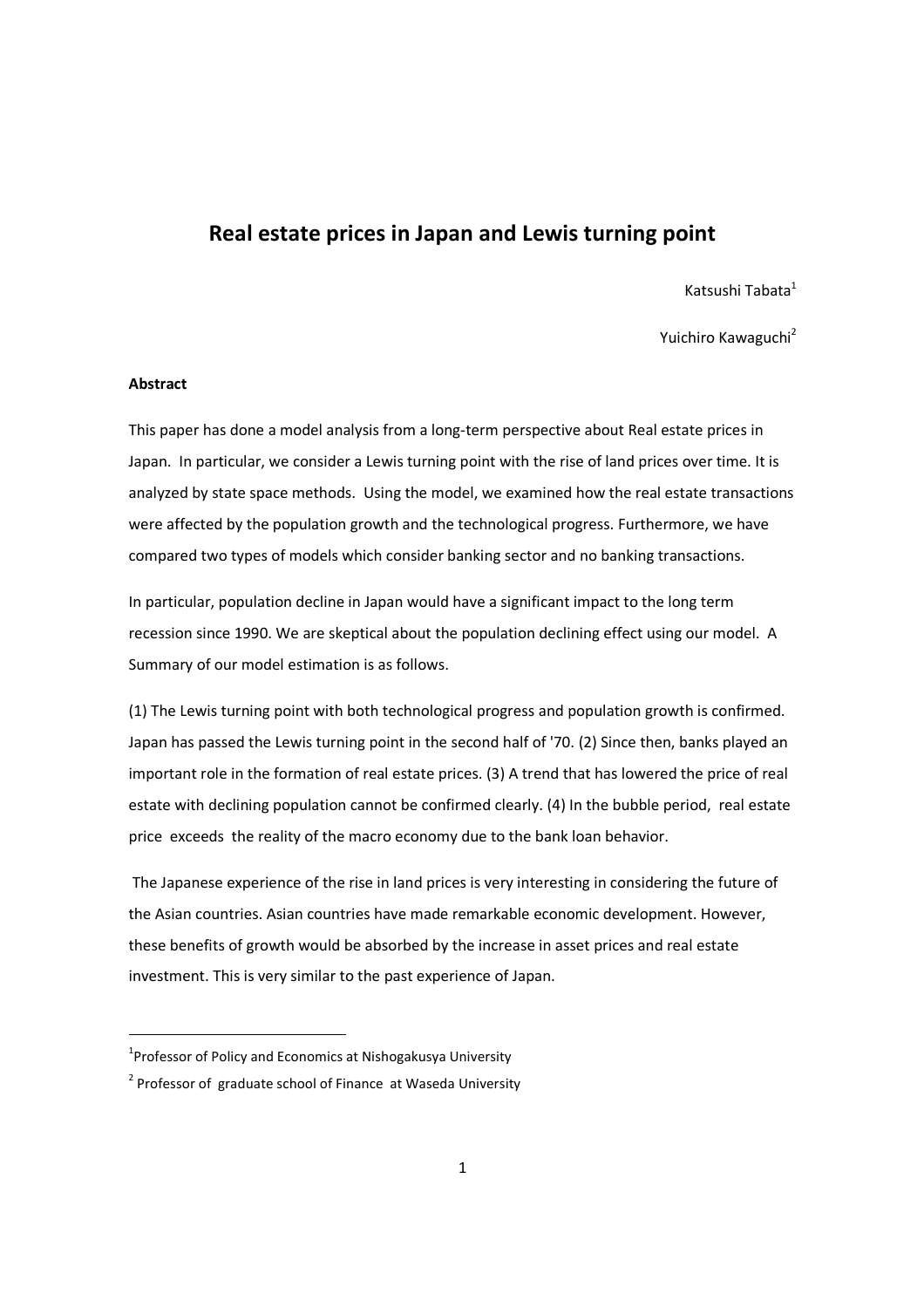#### 1 **Introduction**

With economic growth, real estate prices will rise. On the other hand, the pace of economic growth if down, the pace of rising land prices also decreased. Relevance this long-term, with land prices and economic growth is also true in Asian countries. Recently, Asian countries, has achieved high growth. In its high growth, increase in the land is also observed prominently. Rise in real estate prices in this Asia, has been assessed to be the result of economic growth. On the other hand, looking at the rise of real estate prices in Asia recently, real estate prices in Asian countries, seems to have been an increase in growth over the real economy.

In this paper, we want to consider in the formation of long-term land prices, from the point of view of finance and growth. In Asia, by targeting Japan, we proceed with the analysis. However, I believe this discussion is also applicable in the Asian countries.

The relationships between land and long-term growth or the resume switching are described. For example, Galor and Weil (2000)and Hansen and Prescott (2002), argues that they are divided into three kinds of regime of Malthus (Malthusian regime) Malthus after (post Malthusian regime), the modern growth process. Regimen from the first shift to second regimen, come from the land price formation of Malthus type. A source of regime switch to the formation of land prices after Malthus, is the increase in population density. In addition, the transition to land price formation corresponding to the growth process from modern Malthus after the second, was effected by technological progresses.

The second point is about the process of long-term economic recession in the Japanese economy. We believe in the long-term recession of the Japanese, real estate has played an important role. Since the bubble burst of 1990, Japan fell into recession in the long term. After experiencing a high growth of the economy, Japan is not easy getting out out long-term recession. Meanwhile, production of Japanese companies is reduced and has lost the vitality. Let's call it " Japanisation": the decline of these Japan. The behind of "Japanisation" is a super-aging. In addition, aging forms a trend of decrease in land prices and result in a long-term recession structure of the economy. How real estate prices relate to the decrease trend of long-term productivity.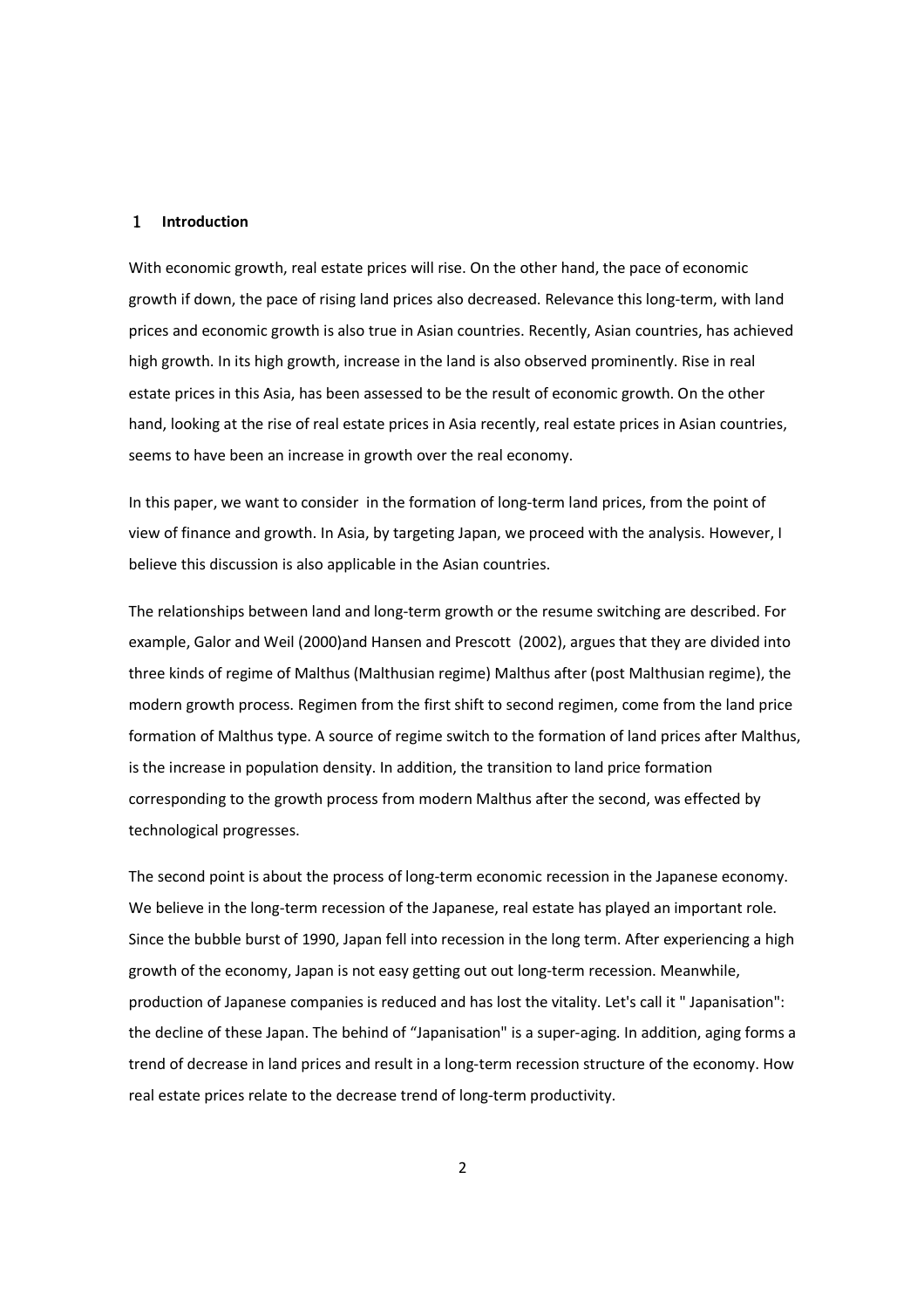In fact, this debate is one of the most important themes in the future of Asia. Because the aging phenomenon is observed in Asia countries in general. Following the Japan, South Korea, Taiwan has entered the aging society, and even Southeast Asian countries such as China and Indonesia, the aging of the working population are progressing at a pace considerably. "Japanisation" will become a typical future figure of Asian countries. In fact, it is thought that not due to population decline, there is a nature of the problem with the under-investment. In addition, this phenomenon of under-investment also applies to Asia in general.

In this paper, we consider in connection with the Lewis turning point for the formation of longterm land prices. Lewis (1954) argued the turning point of Lewis. While low-wage workers engaged in agriculture is shifted to the industrial sector by the process of industrialization, the expansion of workforce productivity and manufacturing industrial sector will occur at the same time. As a result, we have experienced the high economic growth. Over time, wage pressures intensified, high growth converges. It is interesting to note that such Lewis turning point is not only observed once in history any country.

In the case of Japan, we have passed the Lewis turning point between 1970-1960<sup>3</sup>. Experience in the Lewis turning point passing time, technological progress and population growth, Another feature is that it is also possible to read that both productivity and population density in industrial areas are increased by population growth in the sense of Malthus process . This leads also to increase the real estate prices greatly.

On the other hand, a real estate bubble should be distinguished from the Lewis turning point. By financial acceleration, real estate prices is to soar. On the other hand, compared with the expansion of technological progress and population growth, finance plays an important and quite a different role. Japan has experienced the real estate bubble which occurred through a decade after passage of the Lewis turning point. In other words, we are the experienced real estate bubble in the final phase of the Lewis turning point.

<u>.</u>

 $3$  UK passed the Lewis turning point in the mid-19th century. The United States has passed the turning point in the first half of the 20th century.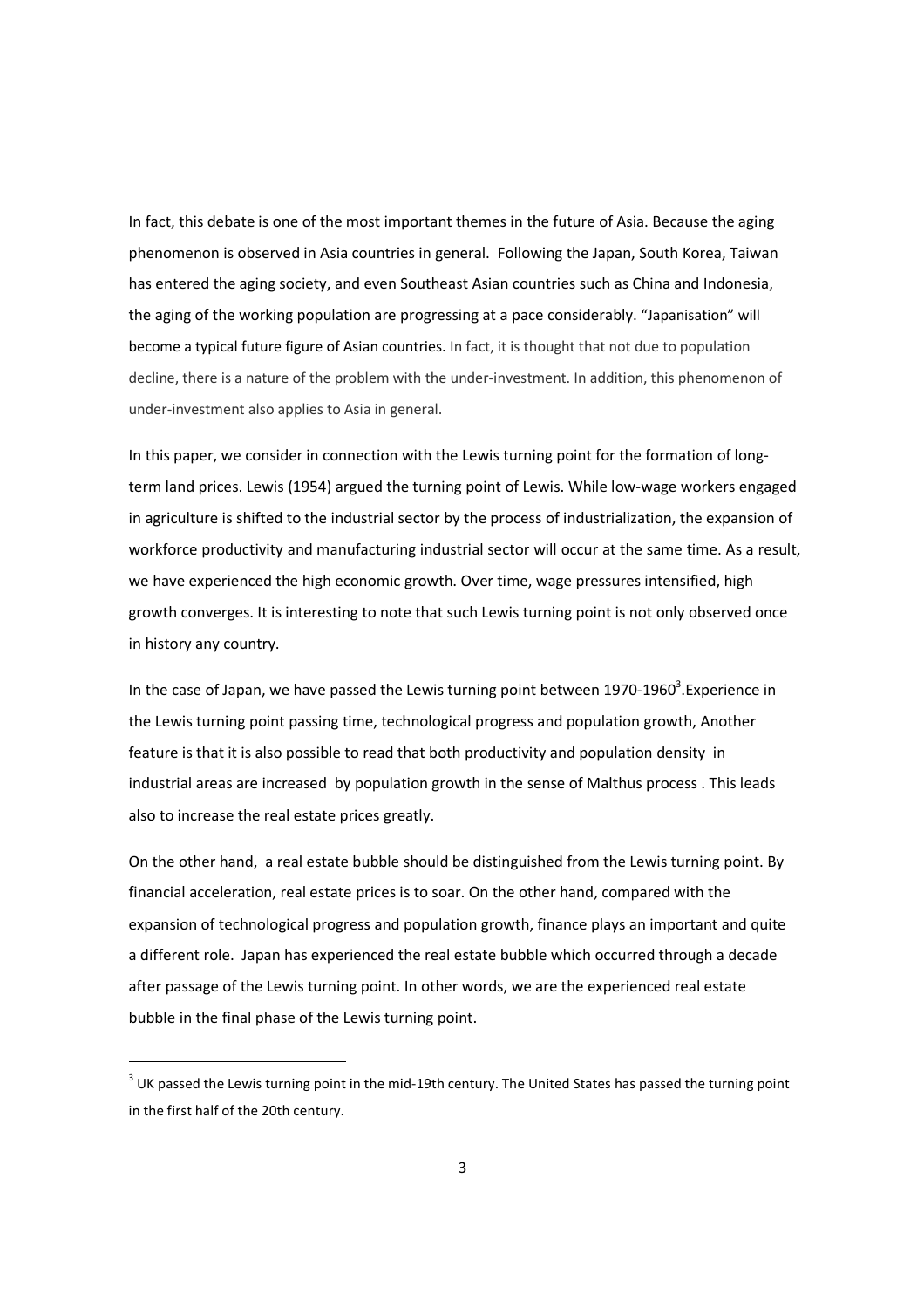What is this economic mechanism? First, I consider this point. In addition, under the current Asian economic development, What do Asian people have to learn from the lessons of Japan?.

## 2.**Preparations**

Here, using the model of Loupias and Wigniolle (2012) and Diamond (1965), we consider the impact of the population, the productivity and the financial sector. See the Details of the model of Loupias and Wigniolle.

## **2.1**.**Firms**

We set to a CES type production function. First, We define capital (K), labor (L), and owned land (X) as the production factors. In addition, We set technology level (A). Subscript character "t" shows the time t.

(1) 
$$
F(A_t, K_t, L_t, X_t) = [\lambda(A_t K_t)^{1-\frac{1}{\varepsilon}} + (1-\lambda)X_t^{1-\frac{1}{\varepsilon}}]_{\varepsilon=1}^{\frac{\varepsilon\alpha}{\varepsilon}} L^{1-\alpha}
$$

$$
0\!\leq\lambda\leq1
$$

Further, rent rate wages (W), capital (R) are also derived from equation (1). In this case, we set k  $= K / N$ , and  $x = X / N$ . N is the number of young workers, where we assume N = L. Production per capita ( $y = F / N$ ), rent rate of capital and wages can be expressed as follows.

$$
(1)' y = \left[\lambda(A_t k_t)\right]^{-\frac{1}{\varepsilon}} + (1-\lambda)x_t^{\frac{1}{\varepsilon}} \frac{\varepsilon \alpha}{\varepsilon^{-1}}
$$

$$
(2) \t w_t = \alpha (1 - \lambda) [\lambda (A_t k_t)^{1 - \frac{1}{\varepsilon}} + (1 - \lambda) x_t^{1 - \frac{1}{\varepsilon}}]_{\varepsilon - 1}^{\frac{\varepsilon \alpha}{\varepsilon}}
$$

$$
(3) \qquad R_t = \alpha \lambda A_t^{1-\frac{1}{\varepsilon}} k_t^{-\frac{1}{\varepsilon}} [\lambda (A_t k_t)^{1-\frac{1}{\varepsilon}} + (1-\lambda) x_t^{1-\frac{1}{\varepsilon}}]_{{\varepsilon}-1}^{{\varepsilon}\alpha}
$$

In addition, the price level is assumed to be equal to the marginal productivity of land.

$$
\text{(4)} \quad \pi_t = \alpha \lambda x_t^{-\frac{1}{\varepsilon}} \left[ \lambda (A_t k_t)^{\frac{1}{\varepsilon}} + (1 - \lambda) x_t^{\frac{1}{\varepsilon}} \right]_{\varepsilon = 1}^{\frac{\varepsilon \alpha}{\varepsilon}}.
$$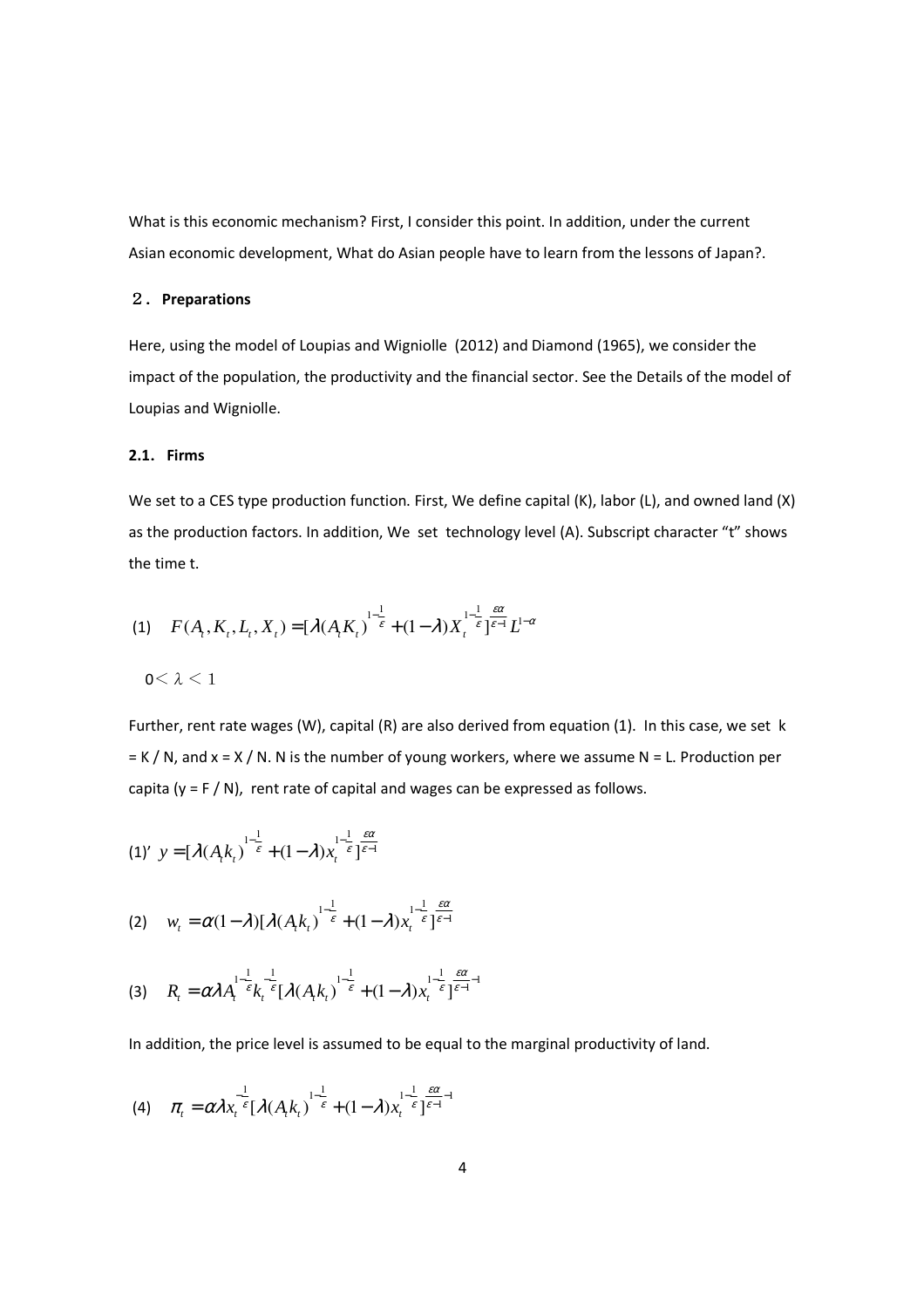Where

(5) 
$$
k_t = \frac{K_t}{N_t}
$$
 (6)  $x_t = \frac{X_t}{N_t}$ 

#### **2.2 Technology level**

The state of technology is set so that the knowledge is embodied in the technology level (Romer (1986) ). In addition, not only through development projects such as irrigation and land, land itself is assumed to contribute to the improvement of the state of the technology level. We call this "land itself" effect as the Boserupian effect (Boserup (1976)).

(7) 
$$
A_{t} = \left[\mu(A_{N}\left(\frac{N}{\overline{X}}\right)^{\beta})^{1-\frac{1}{\nu}} + (1-\mu)\left(A_{K}^{\frac{1}{\alpha}}K_{t}^{\left(\frac{1}{\alpha}-1\right)}\right)^{1-\frac{1}{\nu}}\right]_{\frac{\nu}{\nu-1}}
$$

Where  $v > 1$ ,  $0 \leq \mu \leq 1$ 

 $\overline{X}$  is the total area of land in the country to utilize economically, for use of both industrial and personal residential. It is in the land available in this economy where young workers more got a job more. In this case, the more population density improves the state of the technology (At).

#### **2.3 Households**

We adopt a two period generation model here. While  $C_t$  is the consumption of early life,  $d_{t+1}$  is the consumption of the next (old man period). We also define  $m_t$  as the survival rate  $\eta_t$  as the number of children per adult and  $V_t$  as the land consumption for household. The number of children live together, the level of utility obtained from land consumption is assumed to be further reduced. We set the utility of consumer as follows.

(8) 
$$
U(c_t, d_{t+1}, m_t, v_t) = \Gamma_1 \ln c_t + p_t \Gamma_2 \ln d_{t+1} + \Gamma_3 \ln \eta m_t + \Gamma_4 \ln (V_t - \xi \eta_t m_t)
$$

where  $\zeta > 0$   $\Gamma_1 + \Gamma_2 + \Gamma_3 + \Gamma_4 = 1$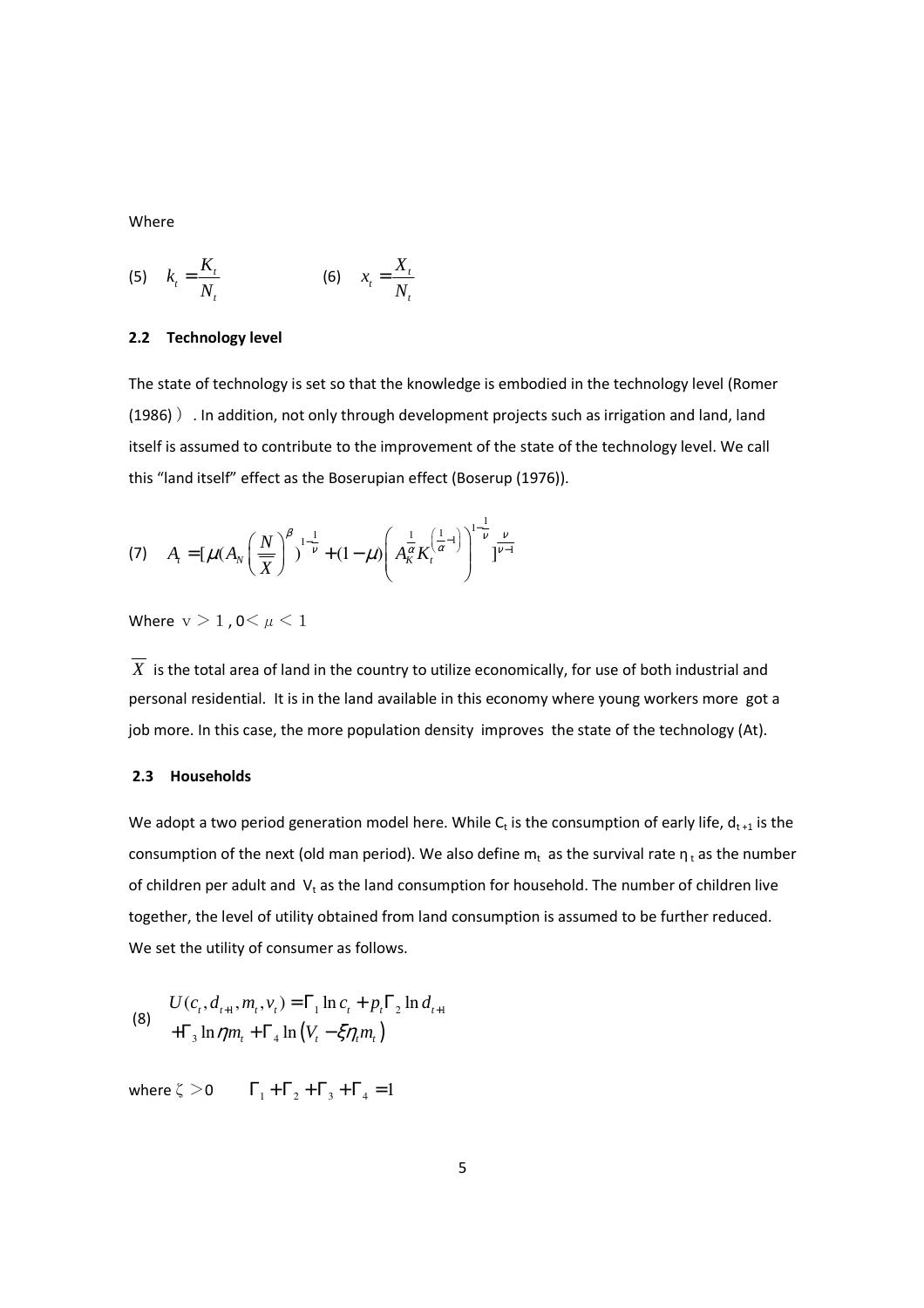In addition, we use the following settings for the upbringing of children. Young workers pay the rearing cost for newborn (=  $\phi_1$ w) from wages. It is also assumed that they also pay the cost for the survival of children (=  $\eta \phi_2$ w) (= ( $\phi_1 + \eta_t \phi_2$ ) w). Now, we set m ' as the number of children surviving per adult, where it is m '= ηm. The child needs the support costs of these children to survive (= φm'w). Using these definitions, we can derive

$$
(9) \qquad \phi_t = \frac{\phi^1}{\eta_t} + \phi^2
$$

Here, in order to find an optimal consumer behavior, we set a budget constraint as follows.

(10) 
$$
c_t + s_t + \phi_t w_t m_t + \pi_t V_t + c a_t = w_t
$$

(11) 
$$
d_{t+1} = \frac{\rho_{t+1}}{\rho t} s_t + \frac{e_{t+1}}{e_t} c a_t
$$

In this case, wages are used for consumption  $(C_t)$ , purchasing the house  $(\pi_t v_t)$  and paying the rearing cost for children. The rest of wages shall be turned to the next period (elderly period) as savings  $S_t$ . In addition,  $\rho$  is the real rate of return on savings (including principal). To obtain the FOC, we derive the optimal solution with respect to V and m '.

(12) 
$$
m_t = \frac{\gamma_3 w_t}{(\phi_t w_t + \xi \pi_t)}
$$
  
(13) 
$$
V_t = \frac{\gamma_2 w_t}{(\phi_t w_t + \xi \pi_t)} + \gamma_4 \frac{w_t}{\pi_t}
$$

$$
\gamma_3 = \frac{\Gamma_2}{\left(\Gamma_1 + \Gamma_2 + \Gamma_3 + \Gamma_4\right)} \quad \gamma_4 = \frac{\Gamma_4}{\left(\Gamma_1 + \Gamma_2 + \Gamma_3 + \Gamma_4\right)}
$$

## **2.4**.**Population**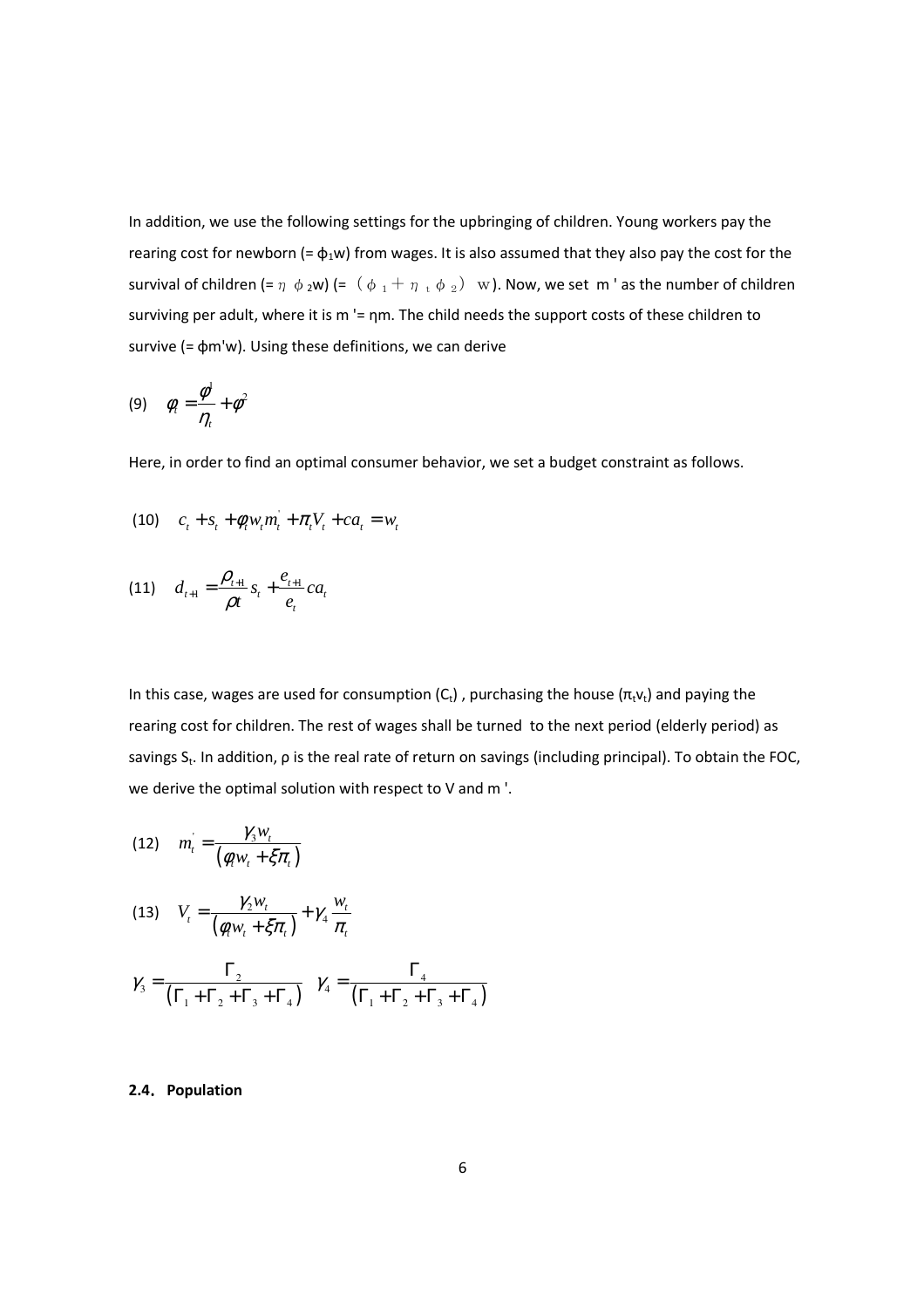We formulate for the population. m´ is the number of children, survived per young workers. Thus, the following relationship is established for young workers (N).

$$
(14) \quad m_t = \frac{N_{t+1}}{Nt}
$$

In addition, available land  $\overline{(x_i + \frac{X_i}{X_i})^2}$ *Nt*  $=\frac{X_t}{X}$ ) per capita young workers is formulated as follows.

$$
(15) \quad \overline{x}_{t+1} = \frac{\overline{x}_t}{m_t}
$$

The available land of the economy as a whole per capita young workers  $(\bar{x}_{t+1})$  is composed of the residential land and (house owned by household(= $V_t$ ) and the land and industrial house owned by firms  $(=x_t)$ .

$$
(16) \quad \overline{x}_t = V_t + x_t
$$

#### **2.4**.**Clearing Conditions**

#### **Financial Market**

From the first-order condition of the household sector, household saving  $(S_t)$  is equal to a fraction of the wage  $(\gamma_2W_t)$ . Through financial institutions, this saving is used of the corporate capital investment available in the next period ( $m_t^{\dagger} k_{t+1} = \frac{K_{t+1}}{M}$ *t*  $m_{i} k_{i+1} = \frac{K}{\cdot}$ *N*  $t_{+1} = \frac{K_{t+1}}{M}$ ) and purchasing the real estate by

household and firms  $(Q_t \overline{X}_t)$  .  $Q_t$  is the real estate price after deducting the inflation rate.

(17) 
$$
\gamma_2(1+R_t)w_t = m_t^{\dagger}k_{t+1} + Q_t\overline{x}_t
$$

Equation (17) is the basic formula. However, it is modified to incorporate a bank loan with land collateral (17) ', which assumed that the banks provide funds to the industrial sector. Banks lend the money, depending on the amount of the collateral real estate held by the industrial sector. In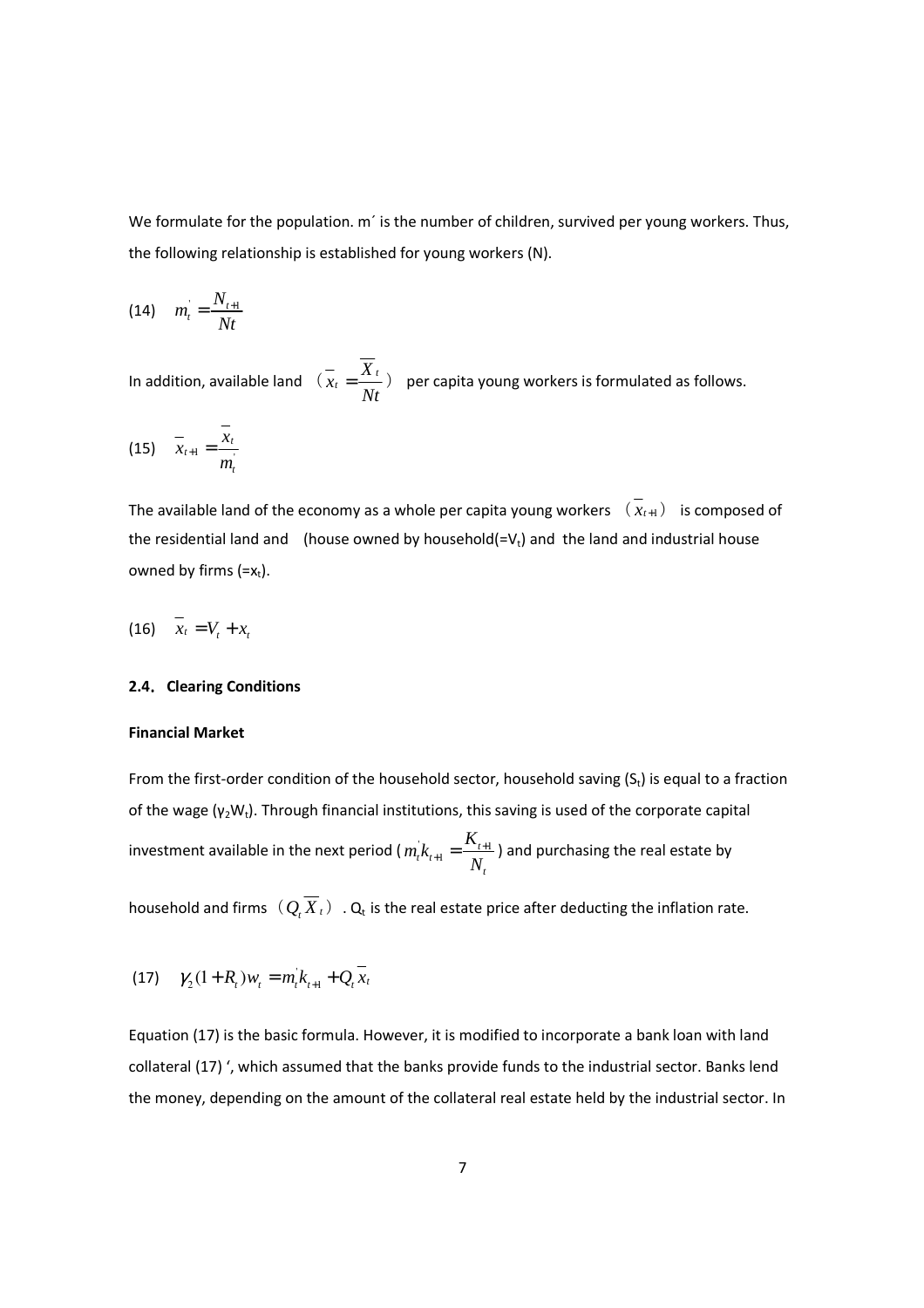this case, source of bank loan is a friction of factor income  $(W_t)$  and company profit (=proft). The bank shall devote to loan some of its sources. The ratio (Lev) is introduced as the corporate lending attitude of the bank where the ratio (Lev) depends on valuations of real estate assets by a bank  $((18))$ <sup>4</sup>.

$$
(17)' \quad lev_t \left( w_t + prof_t \right) = m_t k_t + Q_t \overline{x}_t
$$

$$
(18) \quad lev\,m_t^{\dagger}\,k_t = Q_t\,\overline{x}_t
$$

Where  $lev_t(0$ 

Lastly, Rate of return on savings (ρ) was assumed to be equal the marginal productivity of capital  $(R_t)$ 

$$
(19) \qquad \rho_{t+1} = R_{t+1} = \frac{Q_{t+1} + \pi_{t+1}}{Q_t}
$$

## 3.**Model analysis**

## 3.1 setting the state space model

Based on the model above settings, we try to estimate the model. First, the model equations ((1) '(2) (3) (4) (5) (12) (13) (14) (15) (16) (17)' (19)) are formulated into log liberalized. Secondly, we rewrite the state space representation.

We have also added the formula (19) to incorporate banks . In addition, when converting to state space representation, it is assumed some state space variables depend on the AR process. Since these parameters of AR functions change over time, they are also estimated in the state space model<sup>5</sup>.

<u>.</u>

 $<sup>4</sup>$  It is an enterprise profit per capita.</sup>

 $<sup>5</sup>$  For example, we set AR parameters</sup>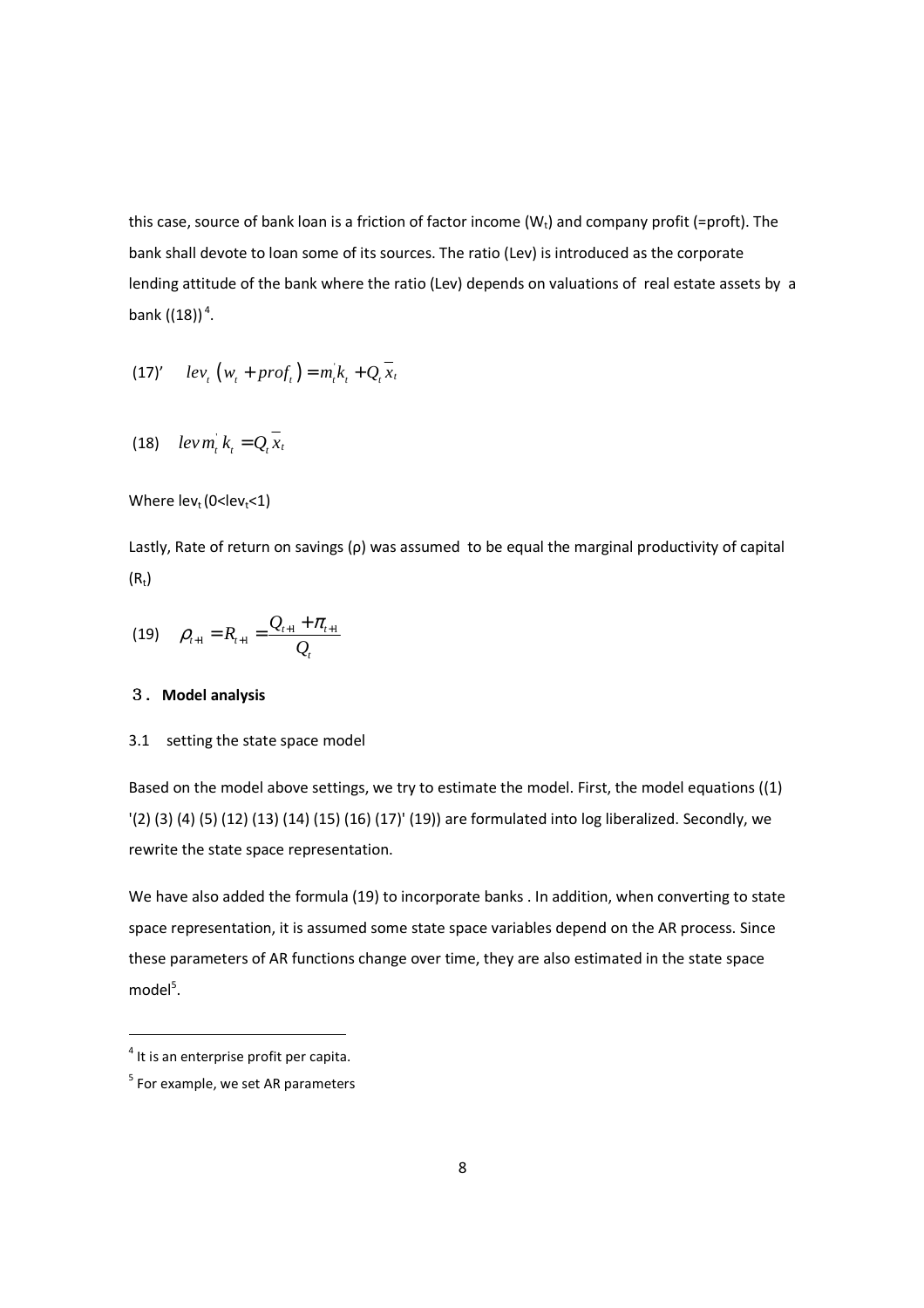$$
Q_{t+1} = AR_{Q}Q_{t} + \mu_{Q,t}
$$
  
\n
$$
\pi_{t+1} = AR_{\pi}\pi_{t} + \mu_{\pi,t}
$$
  
\n
$$
AK_{t+1} = AR_{AK}AK_{t} + \mu_{AK,t}
$$
  
\n
$$
W_{t+1} = AR_{W}W_{t} + \mu_{W,t}
$$
  
\n
$$
X_{t+1} = AR_{\pi}X_{t} + \mu_{\pi,t}
$$
  
\n
$$
x_{t+1} = AR_{X}X_{t} + \mu_{\pi,t}
$$
  
\n
$$
prof_{t+1} = AR_{prof} prof_{t} + \mu_{prof}
$$

First, in the state space model, the state equation and observation equation is converted into the model. In other words, the state space representation consists of state equations and observation equations. The observed variable  $(Y_t)$  is defined as the variable that is actually observed. On the other hand, state variable  $(X_t)$  is introduced, which indicates the dynamic characteristics of the other phase. State equations show the dynamic characteristics. Its simplest form is expressed as an equation  $(20)^6$ .

$$
\begin{aligned} \text{(20)} \ X_{t+1} &= AX_t + B\mu_t\\ Y_t &= CX_t + D\nu_t \end{aligned}
$$

μ, v is assumed to follow a mean 0 and variance  $\sigma^2_\mu$ ,  $\sigma^2_\nu$  with normal white noise value, independently. In this paper we define the state variables  $X_t$  and the observed variables  $Y_t$  as follows.

For example, we set the AR parameter as follows:

$$
AR_{Q,t+1} = AR_{Q,t} + \mu_{ARQ,t}
$$

<u>.</u>

 $<sup>6</sup>$  Canova (2007) describes the economic model and the state space representation. In particular, the context</sup> of the DSGE model is discussed in detail. In addition, Durbin and Koopman (2001) is a text book in the context of quantitative analysis such as time series analysis and state space. Kim and Nelson (1999) shows applications to economics, for adaptation to the measurement. In particular, applications such as the Kalman filter are used in this document.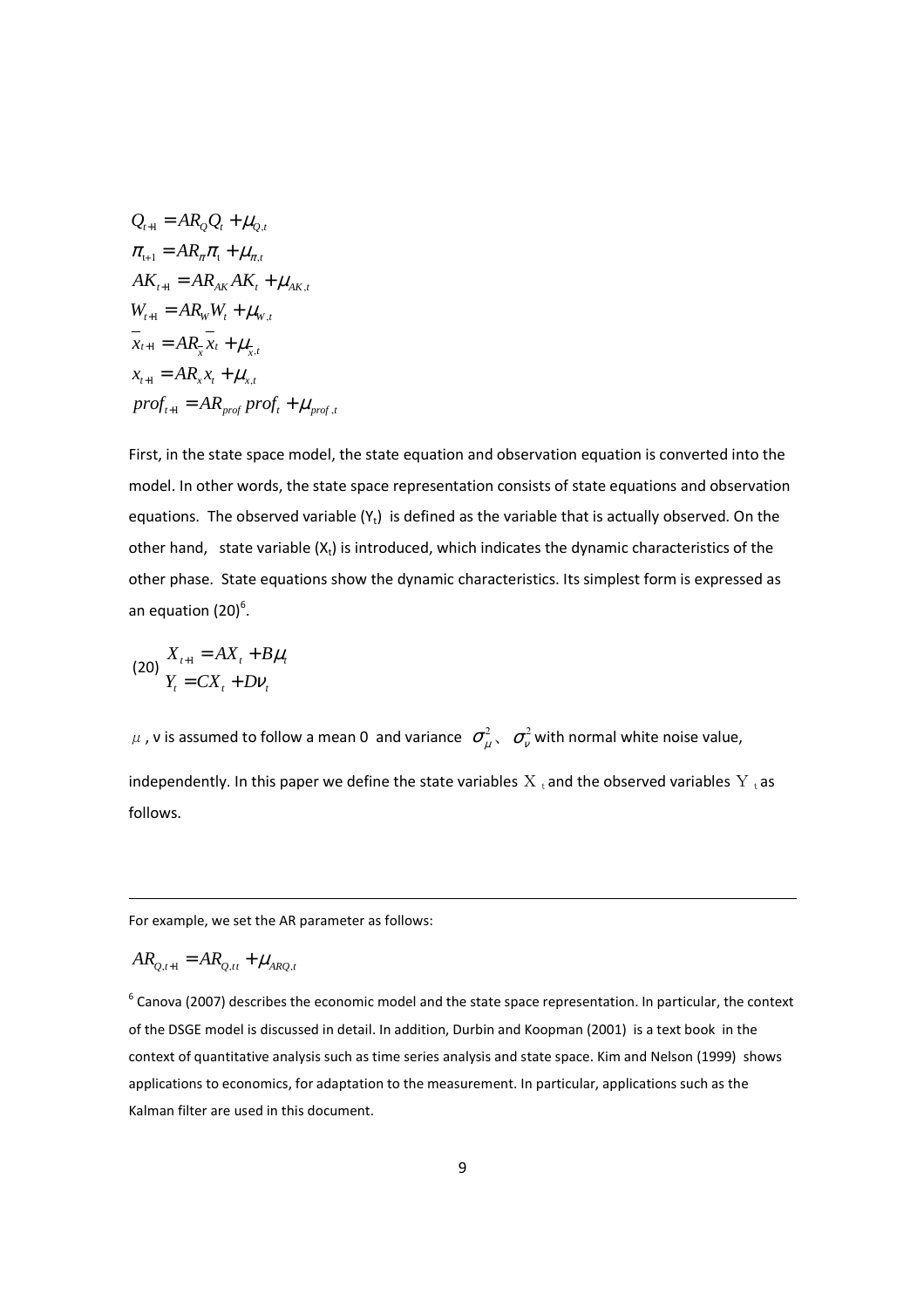$$
X_{t} = [N_{t}, N_{t-1} \overline{x}_{t}, \overline{x}_{t-1}, k_{t}, k_{t-1}, R_{t}, R_{t-1}, Q_{t}, Q_{t-1}, \pi_{t}, \pi_{t-1}, AK_{t}, AK_{t-1}, W_{t}, W_{t-1}, M_{t}', M_{t-1}'.Lev_{t}, Lev_{t-1}
$$
  

$$
x_{t}, x_{t-1}, prof_{t}, AR_{Q,t}, AR_{\pi,t}, AR_{AK,t}, AR_{W,t}, AR_{\overline{x},t}, AR_{M',t}]
$$
  

$$
Y_{t} = [A_{t}, V_{t}, K_{t}, y_{t}, dQ_{t}, dx_{t}, dN_{t}, dW_{t}]
$$

We estimated using annual data of Japan from 1955 to 2007. First, based on the model, I set the C matrix and A matrix. To estimate the state variable  $X_t$  using the observed value  $Y_t$ . See Table 1 for the size of each parameter.

#### **3.2 Kalman filtering**

Using the Kalman filter, as a first step, we estimate the state variable  $X_t$  and apply the Expectationmaximization (EM) algorithm with these estimated state variables. State variables are backwardestimated from the estimated final time state variables to maximize the log-likelihood.

We assume that there is the following relationship between a posteriori estimation  $(\hat{X}_i)$  and a

priori estimation of  $(\ \hat{X}^-_t )$  .  $\mathsf{g}_\mathsf{t}$  is what is called a Kalman gain here, posteriori-estimate is modified in response to the information of the latest observations( $Y_t$ ). Supposing an appropriate method to estimate the Kalman gain  $(g_t)$ , it can be estimated after the other state variables by giving an appropriate initial value.

$$
\hat{X}_t = \hat{X}_t^- + g_t Y_t
$$

The following relationship holds for a posteriori-estimation error( $\widetilde{X}_t$ ).

$$
\widetilde{X}_t = X_t - \hat{X}_t
$$

Applying to the Orthogonality Principle, we can obtain the following equations between the observations and the posteriori-estimation error.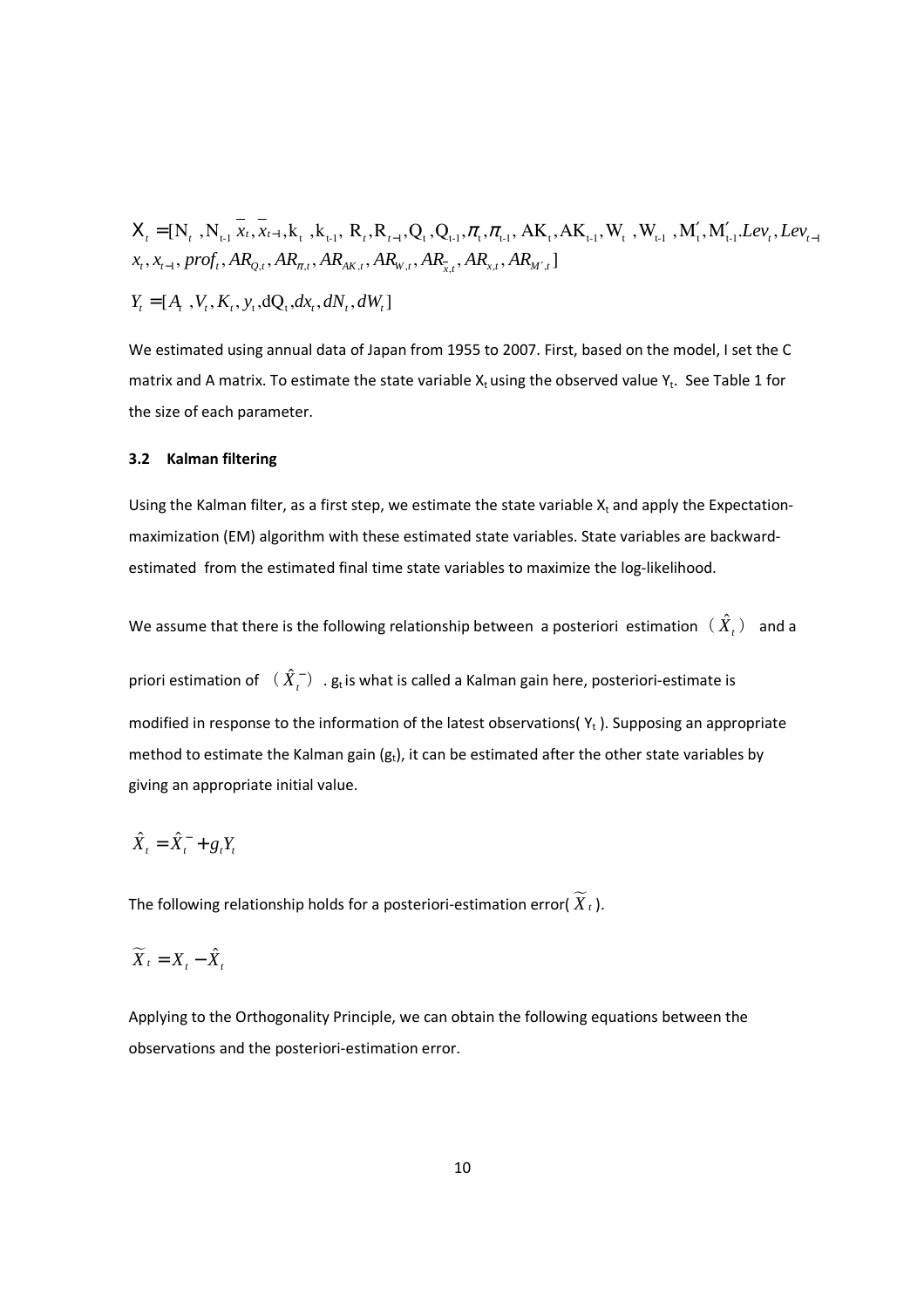$$
E\left[\widetilde{X}_i Y_i\right] = 0
$$
  

$$
i = 1, 2, \dots t - 1
$$

Calculating this, Kalman gain  $g_t$  is expressed as following equation, where  $P_t^-$  is defined as a priori covariance matrix.

$$
g_t = \frac{P_t^{-1}C}{C^T P_t^{-1}C + \sigma_v^2}
$$

Where 
$$
P_t^{-1} = E\left(X_t - \hat{X}_t^{-}\right)\left(X_t - \hat{X}_t^{-}\right)^T
$$

Furthermore, the priori covariance matrix is expressed in the posteriori covariance matrix using the update equation.

$$
P_t = \left(I - g_t C^T\right) P_t^{-1}
$$

Applying the previously described equation (  $\hat{X}_t = \hat{X}_t^- + g_t Y_t$  ),a posteriori estimation(  $\hat{X}_t$  ) is updated to incorporate the information of observations( $Y_t$ ). It is possible to infer a priori estimation of  $(\hat{X}_{i+1}^{-})$  from the state equation  $(\hat{X}_{i+1}^{-} = A\hat{X}_{i})$  using a posteriori estimation  $(\,\hat{X}\hskip-1pt_t\,)\,.$ 

By repeating the same procedure as before, it is possible to estimate the value of the state variable of the next period and one after another.

## **3.3 Model estimation**

## **3.3.1 Purpose of model estimation**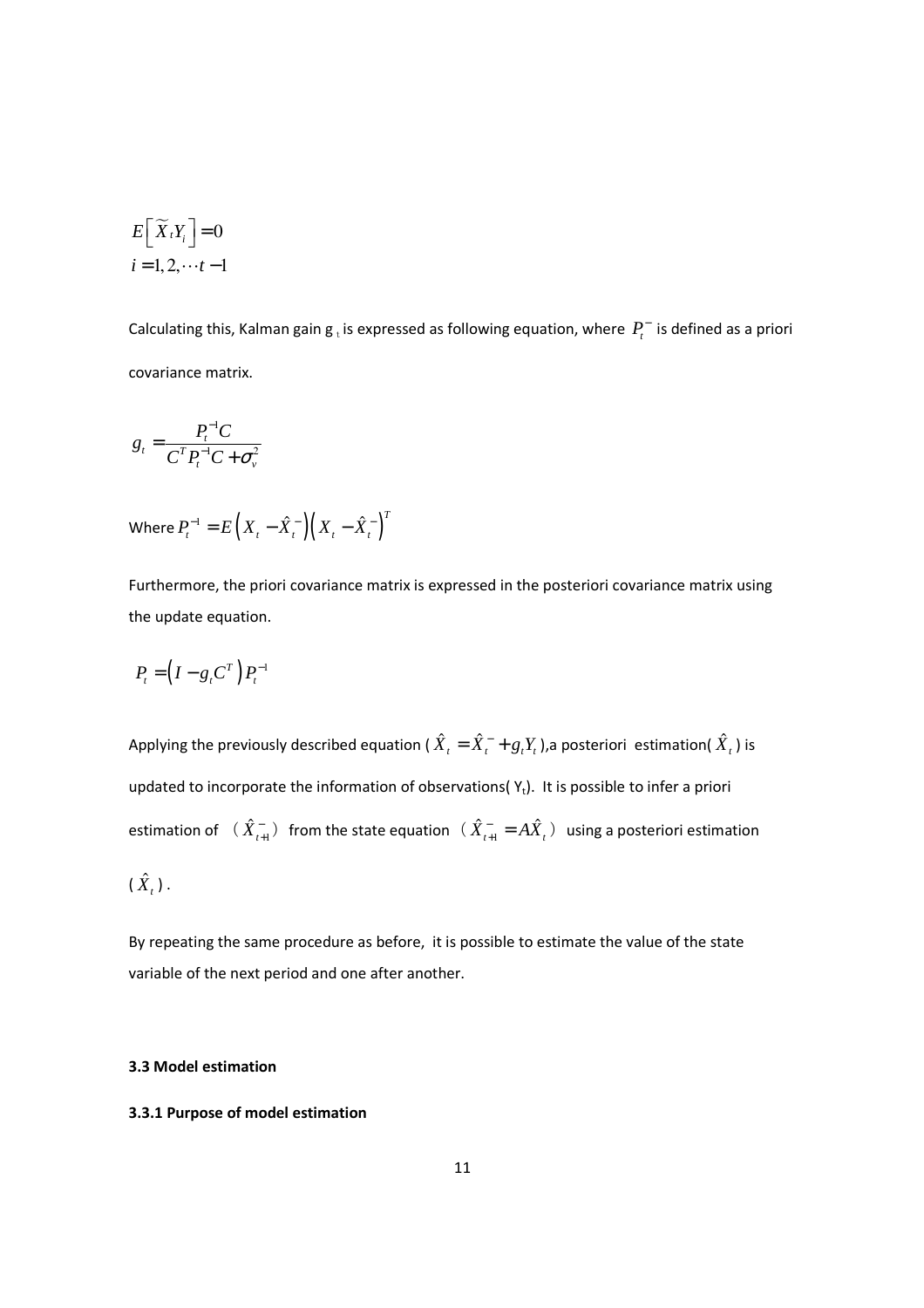In this paper, we used the eight annual data as the observed value: Per capita manufacturing production value (y / N), plant and equipment + stock (K), Industrial land stock available per capita (Vt),Previous year difference in house prices index adjusted prices (dQt),Productivity (At), Previous year difference of land and housing per capita by household (dXt), previous year difference in number of 22-55 years old working people (dNt),previous year difference in wage( dw).

Labor force (Nt) is a workforce of up to 22 old to 55 old . All data is converted into logarithmic values and taking the difference between the average values . In addition, productivity was the residual obtained by subtracting the growth rate of capital and labor from the economic growth rate .Our estimation aim is to estimate the state variables such as real estate prices (Q) that derived from the model.

We set the deep parameters and adopt the log-likelihood for model estimations with the EM algorithm (TABLE 1 reference)<sup>7</sup>.

<u>.</u>

 $^7$ See the appendix about state space presentation. Model esimaition was calucurated by MATLAB.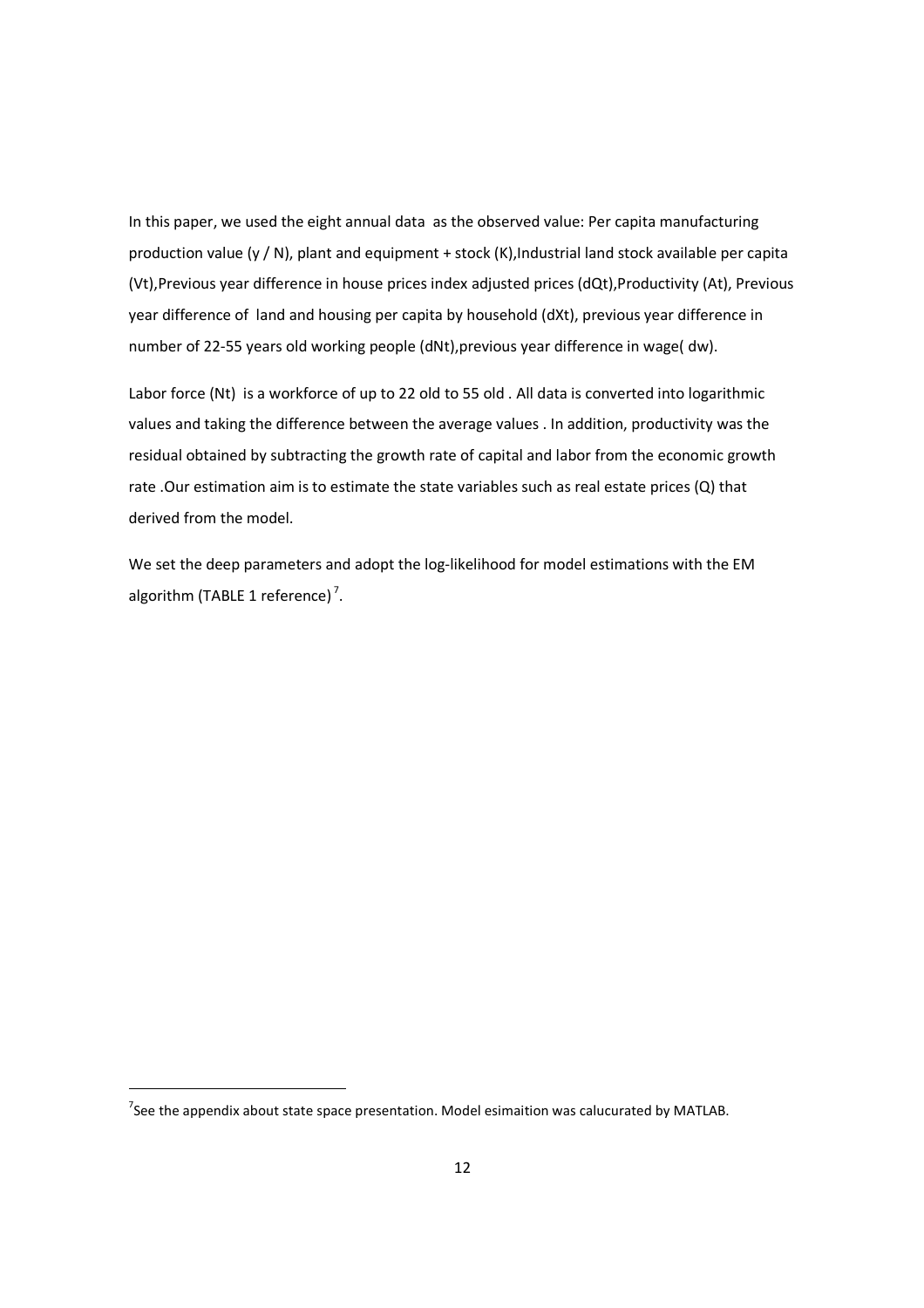|                       | Deep Parameter                                                                                                                                                                                                           | EST1   | EST <sub>2</sub> |      | EST <sub>3</sub> | EST4   | EST5(no-banking) | <b>Bench Mark</b> |
|-----------------------|--------------------------------------------------------------------------------------------------------------------------------------------------------------------------------------------------------------------------|--------|------------------|------|------------------|--------|------------------|-------------------|
| β                     | discount factor                                                                                                                                                                                                          | 0.9    |                  | 0.9  | 0.9              | 0.9    | 0.9              | 0.9               |
| α                     | share of capital                                                                                                                                                                                                         | 0.3    |                  | 0.3  | 0.3              | 0.3    | 0.3              | 0.3               |
| э                     | Production function parameter                                                                                                                                                                                            | 20     |                  |      | 20               | 20     | 20               | 20                |
| λ                     | share of capital in production function                                                                                                                                                                                  | 0.1    |                  | 0.5  | 0.5              | 0.5    | 0.5              | 0.5               |
| VV                    | technology level parameters EQ(7)                                                                                                                                                                                        |        |                  |      | 2                |        |                  |                   |
| μ                     | share of capital in technology level EQ(7)                                                                                                                                                                               | 0.5    |                  | 0.5  | 0.5              | 0.5    | 0.5              | 0.5               |
| $\phi$                | rearing cost share for household                                                                                                                                                                                         | 0.2    |                  | 0.2  | 0.2              | 0.2    | 0.2              | 0.2               |
| ε                     | Production function parameter                                                                                                                                                                                            | 0.5    |                  | 0.5  | 0.5              | 0.5    | 0.5              | 0.5               |
| γ2                    | $\gamma_{\scriptscriptstyle{3}} = \frac{\Gamma_{\scriptscriptstyle{2}}}{\left(\Gamma_{\scriptscriptstyle{1}} + \Gamma_{\scriptscriptstyle{2}} + \Gamma_{\scriptscriptstyle{3}} + \Gamma_{\scriptscriptstyle{4}}\right)}$ | 0.25   |                  | 0.25 | 0.25             | 0.25   | 0.25             | 0.25              |
| $\nu$ 4               | $\gamma_{\scriptscriptstyle 3} = \frac{1}{\left(\Gamma_{\scriptscriptstyle 1} + \Gamma_{\scriptscriptstyle 2} + \Gamma_{\scriptscriptstyle 3} + \Gamma_{\scriptscriptstyle 4}\right)}$                                   | 0.25   |                  | 0.25 | 0.25             | 0.25   | 0.25             | 0.25              |
| y <sup>3</sup>        | $\gamma_3 = \frac{\epsilon}{\left(\Gamma_1 + \Gamma_2 + \Gamma_3 + \Gamma_4\right)}$                                                                                                                                     | 0.25   |                  | 0.25 | 0.25             | 0.25   | 0.25             | 0.25              |
| steady state of LEV   |                                                                                                                                                                                                                          | ν3     | ν3               |      | ly 3             | 0.4v3  |                  | lv 3              |
| steady state of Xbar  |                                                                                                                                                                                                                          | 10.65  | 10.65            |      | 10.65            | 10.65  | 30.65            | 30.65             |
| steady state of AK    |                                                                                                                                                                                                                          | 10     |                  | 10   |                  | 10     | 10               | 10                |
| steady state of AN    |                                                                                                                                                                                                                          |        |                  |      |                  |        |                  |                   |
| steady state of $\pi$ |                                                                                                                                                                                                                          |        |                  |      |                  |        |                  |                   |
| steady state of W     |                                                                                                                                                                                                                          |        |                  |      |                  |        |                  |                   |
| steady state of K     |                                                                                                                                                                                                                          | 15.5   |                  | 15.5 | 15.5             | 15.5   | 15.5             | 15.5              |
| steady state of Q     |                                                                                                                                                                                                                          | 0.9    |                  | 0.9  | 0.9              | 0.9    | 0.9              | 0.9               |
| steady state of N     |                                                                                                                                                                                                                          | 12     |                  | 12   | 12               | 12     | 12               | 12                |
| steady of AR(Q)       |                                                                                                                                                                                                                          | 0.99   |                  | 0.99 | 0.99             | 0.99   | 0.9              | 0.9               |
| steady of $AR(\pi)$   |                                                                                                                                                                                                                          | 0.9    |                  | 0.9  | 0.9              | 0.9    | 0.99             | 0.99              |
| steady of AR(AK)      |                                                                                                                                                                                                                          | 0.5    |                  | 0.5  | 0.5              | 0.5    | 0.9              | 0.9               |
| steady of AR(W)       |                                                                                                                                                                                                                          | 0.5    |                  | 0.5  | 0.5              | 0.5    | 0.9              | 0.9               |
| steady of AR(Xbar)    |                                                                                                                                                                                                                          | 0.9    |                  | 0.9  | 0.9              | 0.9    | 0.9              | 0.9               |
| steady of AR(X)       |                                                                                                                                                                                                                          | 0.9    |                  | 0.9  | 0.9              | 0.9    | 0.9              | 0.9               |
| steady of AR(M)       |                                                                                                                                                                                                                          | 0.5    |                  | 0.5  | 0.5              | 0.5    | 0.9              | 0.9               |
| steady of AR(profit)  |                                                                                                                                                                                                                          | 0.5    |                  | 0.5  | 0.5              | 0.5    | 0.9              | 0.99              |
| Log likelihood        |                                                                                                                                                                                                                          | 1514.4 | 1169.5           |      | 1038.5           | 1709.5 | 890.6            | 2352.53           |

#### **Table1 parameter setting and log likelihood**

From the estimated state variables, Figure1 shows the profit rate of technical progress (AK), the population increasing or decreasing the ratio (m), property prices (Q), using real estate area (X), the bank attitude for loan (LEV) and wage (W). In particular, the estimated estate prices (solid line) and the actual real estate price (\*) showed the real estate prices in Japan which continued to rise in the long term up to 1998, then decreased consistently.

Our model is succeeded in capturing the development of estate prices. The rise of these real estate prices can be also seen that the improvement of productivity through technological progress is affected. Our first concern is to explore the long-term formation factors of real estate prices in Japan. The second concern is to make clear how financial institutions are working in the real estate bubble in the 1980s.There should be a clear difference such as the real estate bubble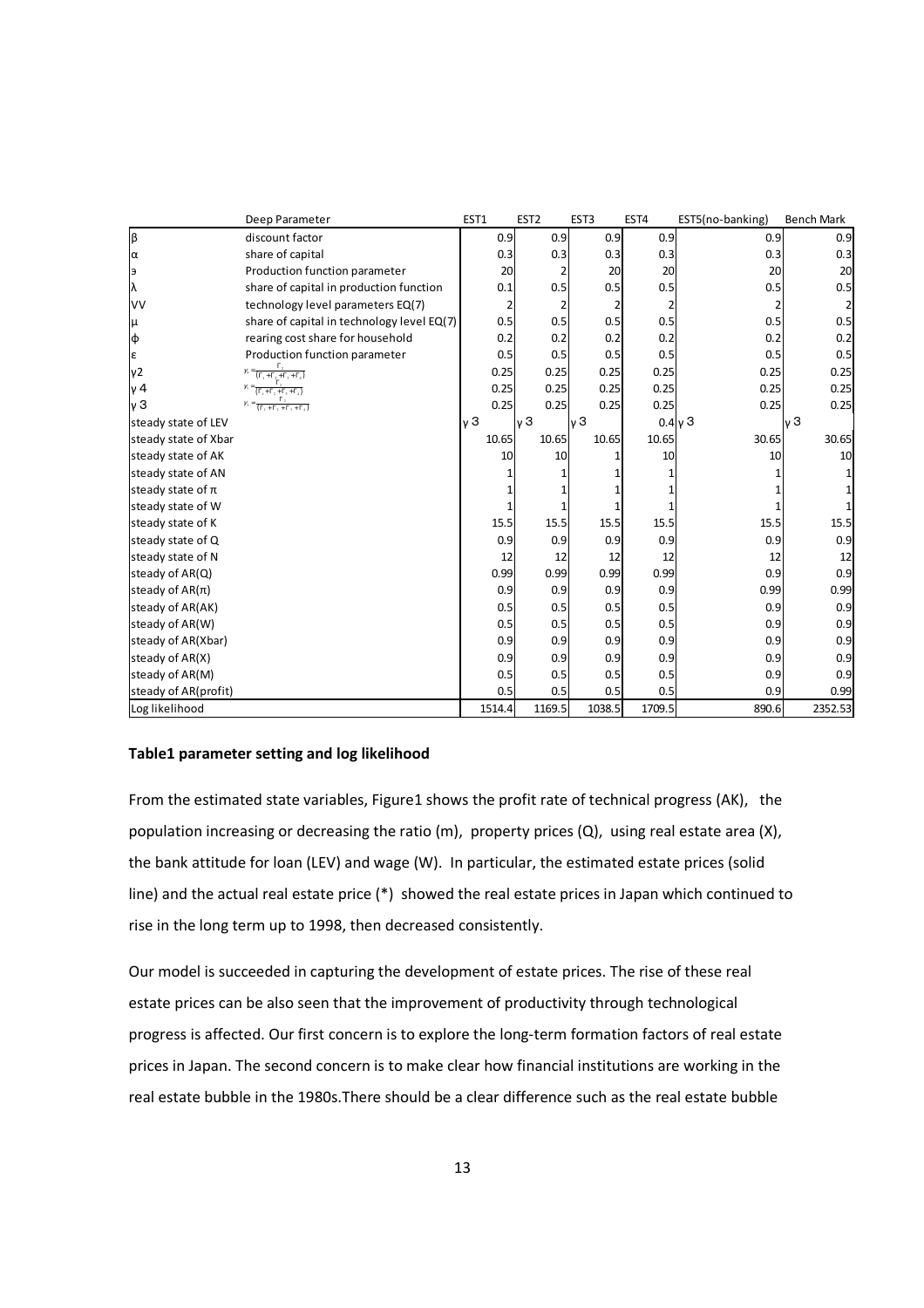and the long-term price increases due to economic growth. In terms of ultra-long-term, dynamism of real estate prices can be described in technical level and population. On the other hand, the real estate bubble in the 1980s was described by the Japanese banking behaviors. This is our awareness with intuition. We show the results of the estimation in Figure1.



**Figure1 Estimation result of benchmark real estate model for Japan** 

For example, Hansen and Prescott (2002) emphasize the first stage to increase the real estate demand which is due to population density and the population growth. And next stage allows to improve the productivity of enterprises, technological progress to increase the real estate value. In addition, for the real estate formation of long-term view, Yoshikawa (2000) was applied to Japan the Lewis turning point. Lewis (1953) argued the turning point in the counties to modernization where low-wage labor force is absorbed by the industrial sector from the agricultural sector. In the process, the productivity of the industrial sector can be greatly improved. It is intended that this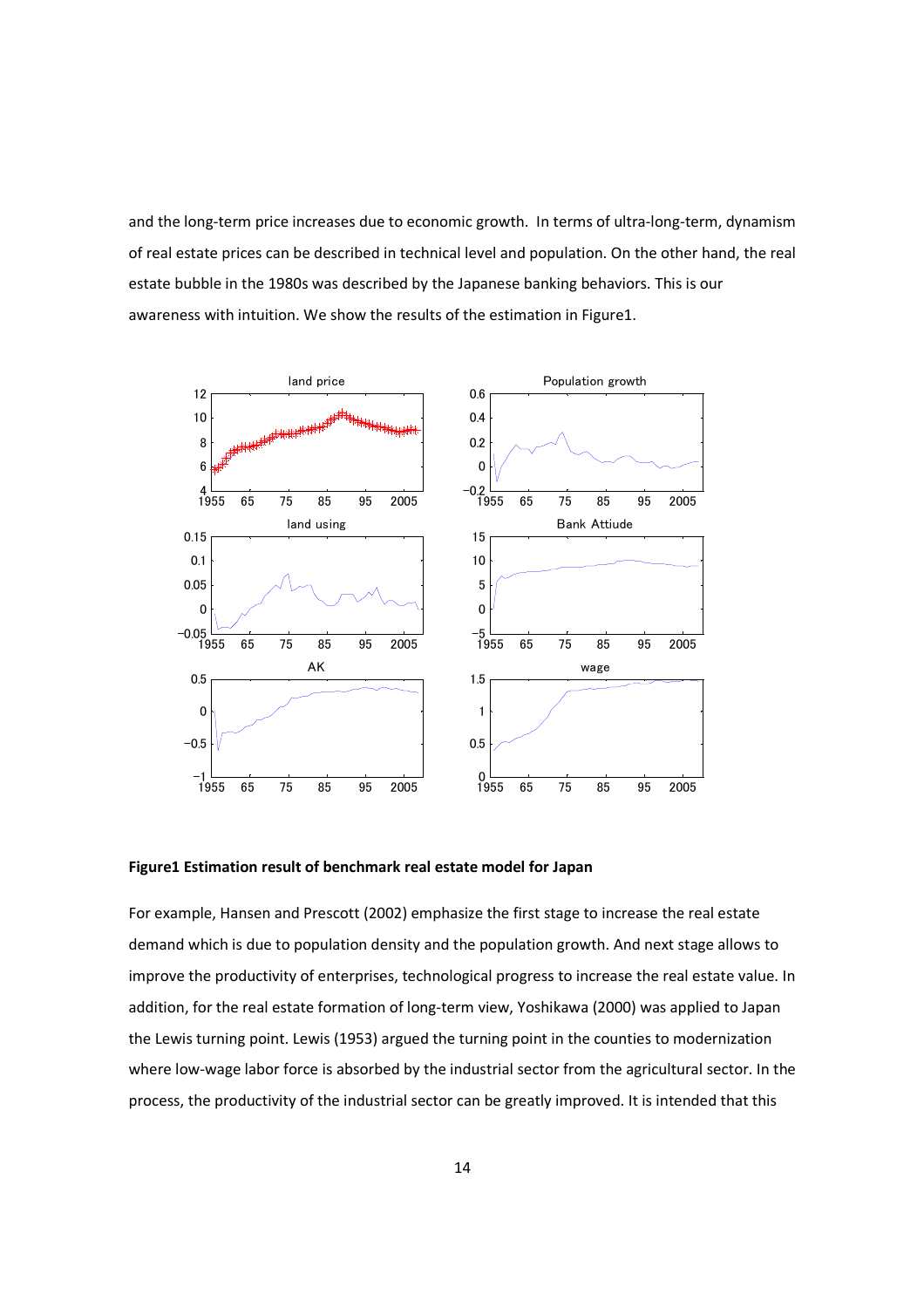will encourage rapid growth. Another feature of the Lewis transformation is that this industrialization shift does not happen only once in any country. So, encouraging further economic growth, invention of policies is required such as deregulation in domestic to enhance the technological progress. Lewis turning point in Japan was the period of the 1960s and 1970s.

#### **3.3.2 Result of estimation**

#### **(1) The Real estate price and productivity, population, banking**

We show Figure 2 in order to see the long term relevance of real estate prices and productivity, population and productivity. First, to be associated with the discussion of the Lewis turning point, let's look at the conjunction of population and technology and progress.

In the Lewis turning point, an increase in the labor force and technological progress should be observed at the same time. We confirmed that AK-Population Growth in Figure 2 was the simultaneous expansion of technological progress and labor force during the period of 1973 – 1958.On the other hand, later, Japan has turned into a downward trend of the labor force. It has passed through the Lewis turning point. In addition, real estate prices and technological progress for (Figure2 AK and Land price) is of obvious positive relationship from 1955 to 1973. Real estate prices in Japan after the war, has been rising along with the rise of productivity. Since 1973, the increase of technological progress has remained relatively modest and prices are up and down swing big. Even less, since the bursting of the bubble (1989- ), the relationship between productivity and real estate prices is not observed clearly.

We also confirm that the demographics are closely related to the formation of land prices and real estate prices (Figure2 Real estate prices and population growth). However, in the case of Japan, the relationship between land prices and population is divided into two periods: high-growth period (1955 - 1973) and the bubble period ( 1983-2007) including the current period. The relationship between land prices and population is not observed in the period (1983 - 1973). In those days, a quantitative adjustment in the labor market has progressed greatly. Nevertheless, real estate price had remained firm. Until recently, a trend which real estate prices are reduced in the decrease in population cannot be observed.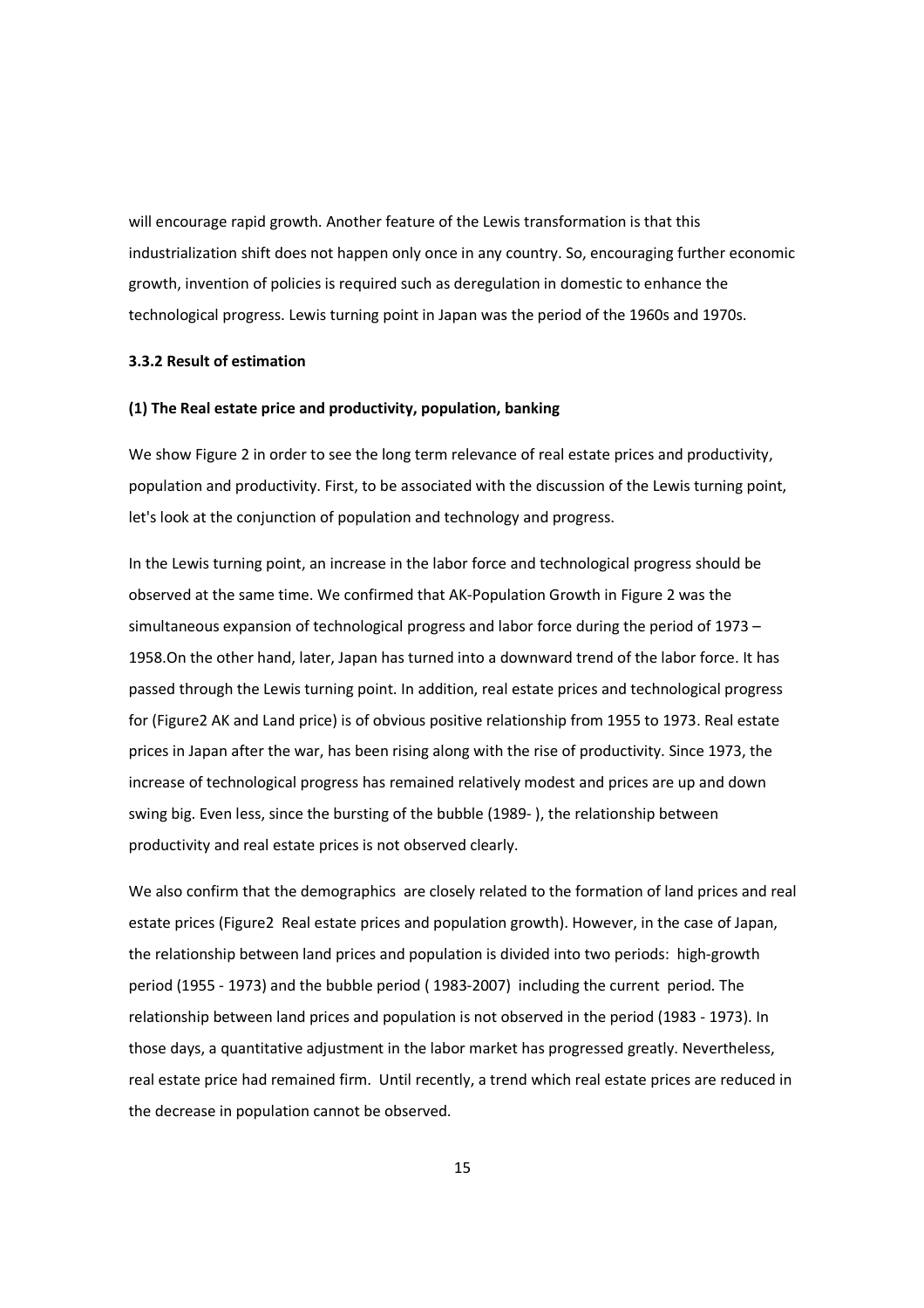

#### **Figue2 Estimations of benchmark model**

Banking sector probably affects the real estate price. The lending attitude of banks, have affected sensitive to real estate prices. (Bank Attitude and Land Price of Figure 2). The bank lending attitude and long-term trend in real estate prices is consistent at all. Figure2 shows the aggressive bank lending in a period of high economic growth - the collapse of the bubble. As a result, real estate prices have been increasing steadily.

Since 1989, it has acted to lower real estate prices by bank loans. The positive relationship between the bank attitude and real estate prices is a robust, which relationship is sustained today.

## (2) **bank behavior**

In this paper, I called Lewis turning point of economic growth that occurs in technological innovation and population growth are simultaneous. When the simultaneous conditions are lost, the country will be beyond the Lewis turning point. We should experience the convergence to stable growth. In case of Japan, over a decade after exceeding the Lewis turning point, upward trend of real estate prices has not disappeared. It is a problem that real estate prices differ significantly from the actual situation of macro economy in this period. In particular, the role of financial markets is serious. Even beyond the Lewis turning point, banks did not change the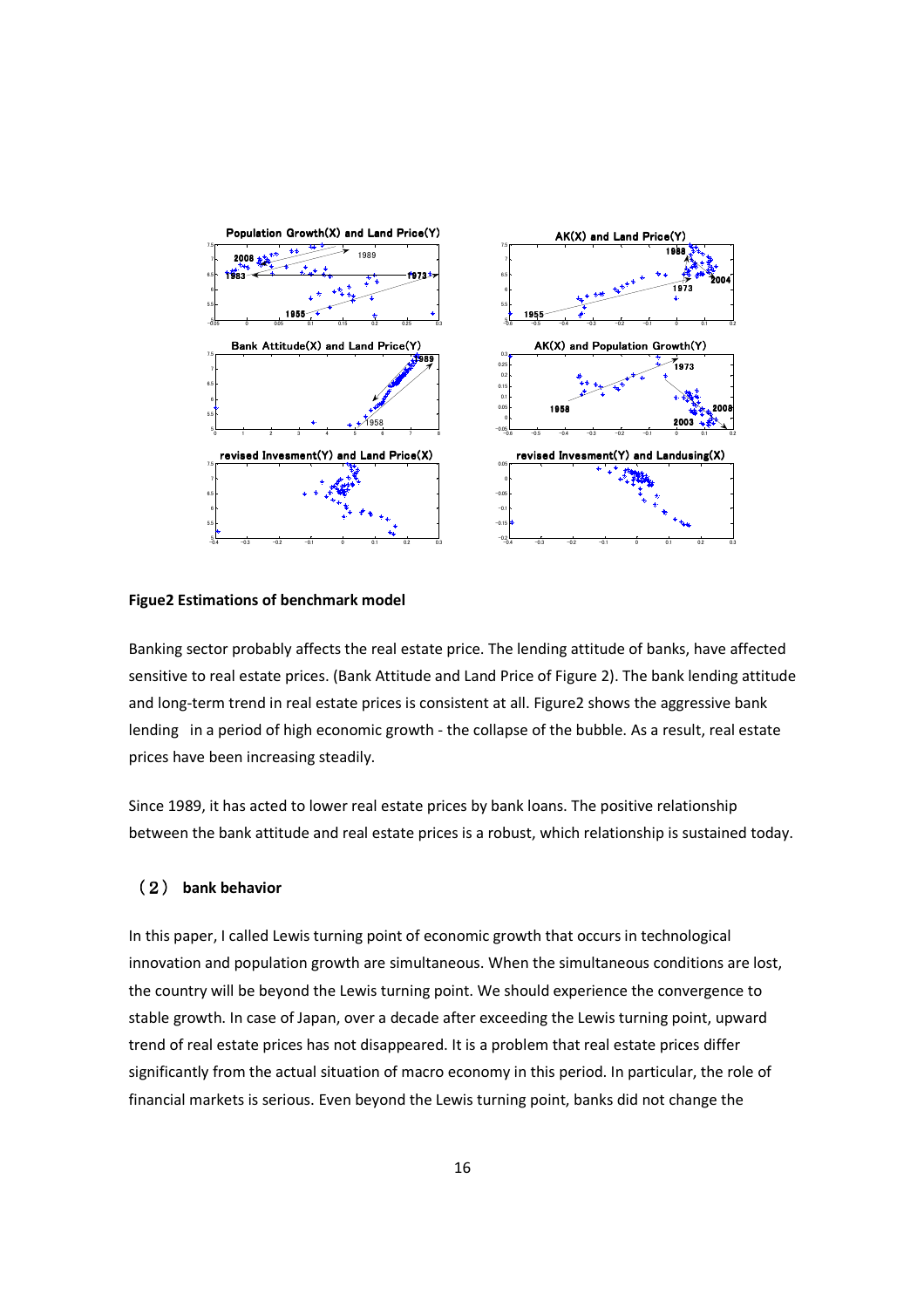lending stance. In order to examine the bank behavior impact given to real estate prices in Japan, let's compare the model which incorporates the bank and No-Bank Model which do not include the bank<sup>8</sup>. By the No-Bank Model that does not incorporate a bank, it is not possible to capture most of the movement of the long-term real estate prices having a peak in 1989. In the case of Japan, loans secured by real estate was basic loan transactions before 1990. The bank plays the role of accelerator to increase the amplitude of real estate prices  $9$ (Kiyotaki and Moore (1997)).

In summary, (1) The Lewis turning point with both technological progress and population growth is confirmed. Japan has passed the Lewis turning point in the second half of '70. (2) Since then, banks played an important role in the formation of real estate prices. (3) Trend that has lowered the price of real estate with declining population cannot be confirmed clearly. (4) in the bubble period, real estate price exceeds the reality of the macro economy due to the bank loan behavior.

Based on these arguments, what of the Japanese experience is serious?

## **(3) Lewis turning point and low investment** $10$

<u>.</u>

 Japan has passed the Lewis turning point during the period of high growth. Its features were simultaneously technological progress and population influx in urban areas and industrial areas. Rise in real estate prices result in suppressing the substantial investment.

We focus on the relationship between the land price and investment (See Figure2 the revised Investment and land price the revised Investment-land using). Investments can be characterized by the decrease with the expansion of the real estate transaction. In particular, during the 1960s-1970s of Lewis turning point passing, the expansion of real estate transactions is made to reduce the private investment.

The cost of land acquisition has the effect, such as delaying the investment. The delay in capital accumulation was affected to delay the growth of productivity. And it seems to be encouraging the termination Lewis turning point

 $^8$  Instead of equation (17) ', (17) equation was introduced. the No-Bank model does not incorporate a loan leverage effect of the bank.

<sup>&</sup>lt;sup>9</sup>Rising(decreasing) in real estate prices lead to a collateral value ⇒Expansion(reduction) of bank loan facility  $\Rightarrow$  real estate prices rising (decreasing)  $\Rightarrow$  ---. By the bank accelerator function, amount of loan is accelerated (decelerated).

 $10$  A fixed investment by the amount obtained by subtracting the real estate transactions(X) from capital (K).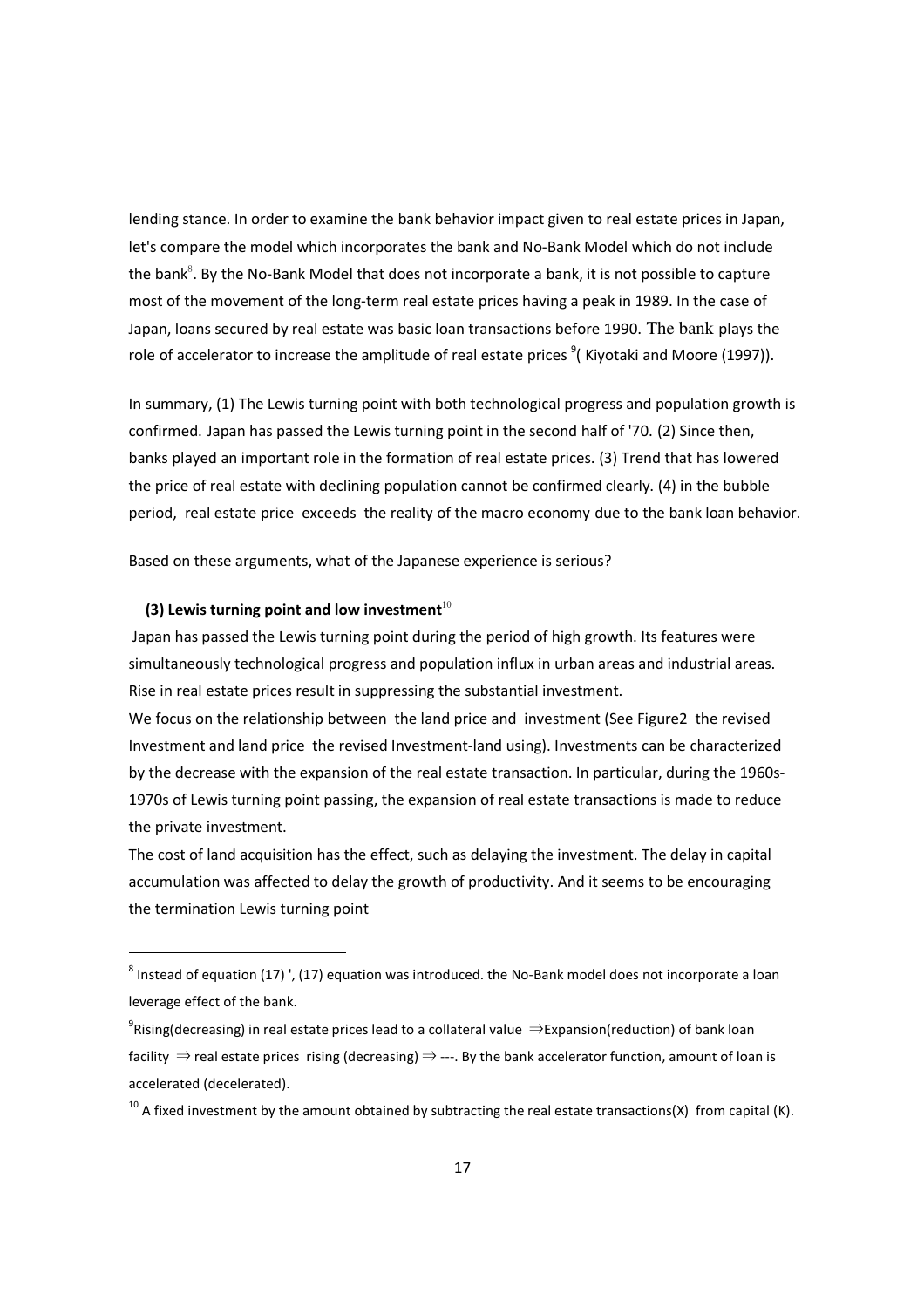#### 4.**Remaining Issues**

Our remaining Issues are an extension of the model. One is to apply to the Asian countries. In spite of economic prosperity, Asian countries have not accumulated enough capital. This phenomenon is none other than Japanisation. In Asia, the rise in real estate prices would drive out the investment. We want to verify this point. The second direction of extension is to be extended to the open economy model. After Lewis turning point, Japanese banks maintained its aggressive loan secured by real estate. Why? It seems as international factors that are not described in our model. The Bretton Woods system collapsed in the early 1970s. Due to the international credit expansion of the dollar, we can no longer maintain a constant dollar currency value in the international currency market. In an environment of increasing international liquidity of the 1970s, Japanese financial institutions were adhering to the lending attitude. By incorporating the model a mechanism to pass the flow of domestic and international liquidity, it is possible to validate this point. We are expected to advance the research to this point as the next step.

#### **References**

Luca Benati and Charles Goodhart. "Monetary Policy Regimes and Economic Performance: The Historical Record, 1979-2008." Handbook of Monetary Economics

Benjamin M. Friedman & Michael Woodford (Ed.), Handbook of Monetary Economics, vol. 3, ch. 21,Pp. 1159-1236, 2011.

Caroline M Betts and Michael B Devereux. "Exchange rate dynamics in a model of Pricing-to-market." Journal of International Economics, Vol.50, No.1, pp. 215-244, February 2000.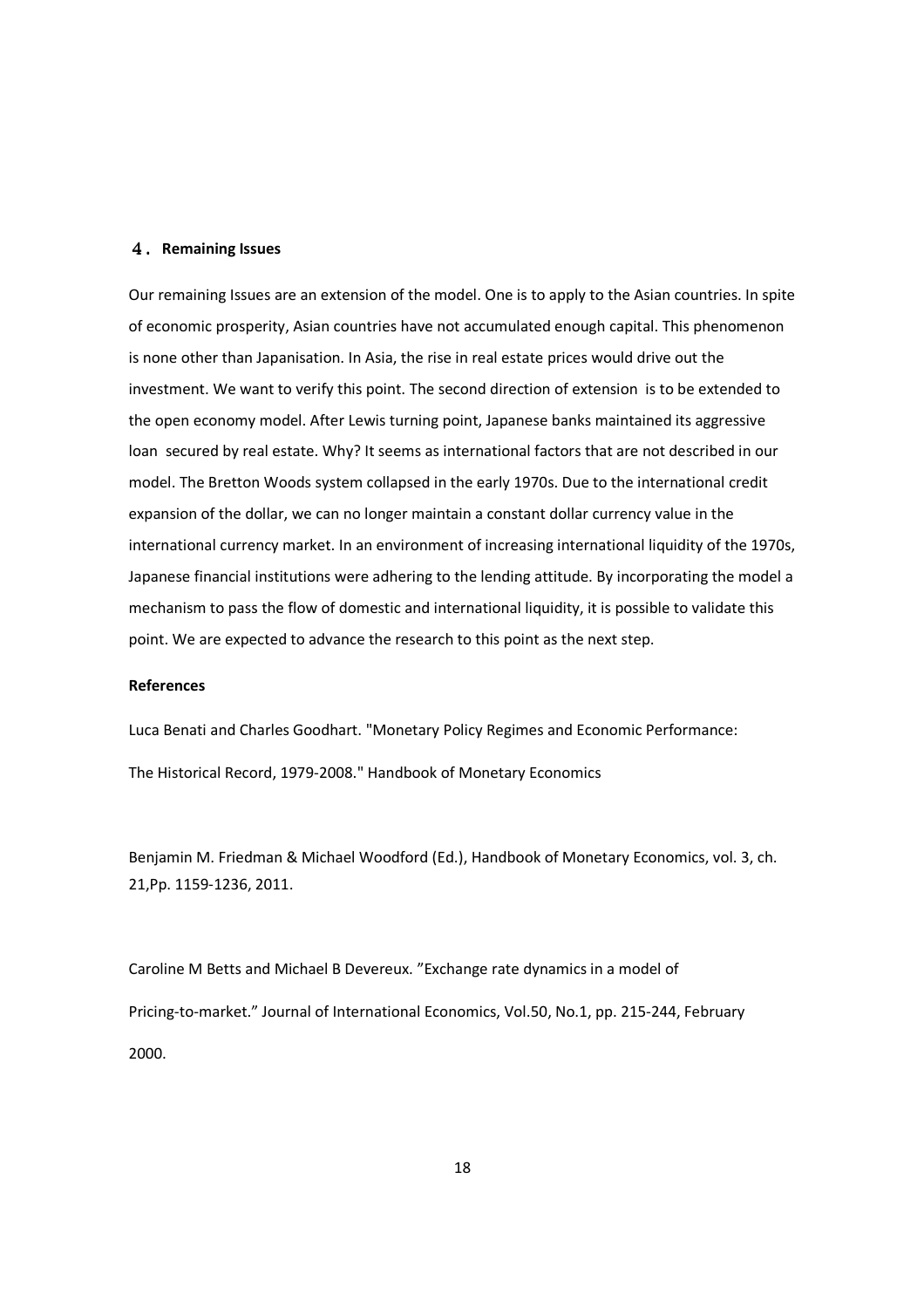Ester Boserup. "Environment, Population, and Technology in Primitive Societies." Population and Development Review, Vol. 2, No. 1, pp. 21-36, March 1976.

Fabio Canova. *Methods for Applied Macroeconomic Research ,* Princeton University Press, 2007.

Peter A. Diamond. "National Debt in a Neoclassical Growth Model."

The American Economic Review, Vol. 55, No. 5, Part 1, pp. 1126-1150, December, 1965

*James Durbin and Seim Koopman .Time Series Analysis by State Space Methods, Oxford University Press , 2001* 

Oded Galor and David N. Weil. "Population, Technology, and Growth: From Malthusian Stagnation to the Demographic Transition and beyond ." The American Economic Review Vol. 90, No. 4, pp. 806-828, September 2000.

Gary D. Hansen and Edward C. Prescott. "Malthus to Solow." The American Economic Review Vol. 92, No. 4, pp. 1205-1217, September 2002.

Chang-Jin Kim and Carles Nelson*. State Space with Regime Switching*, MIT press 1999.

Kiyotaki Nobuhiko and John Moore . "Credit Cycles." Journal of Political economy 105, pp211- 248,1997.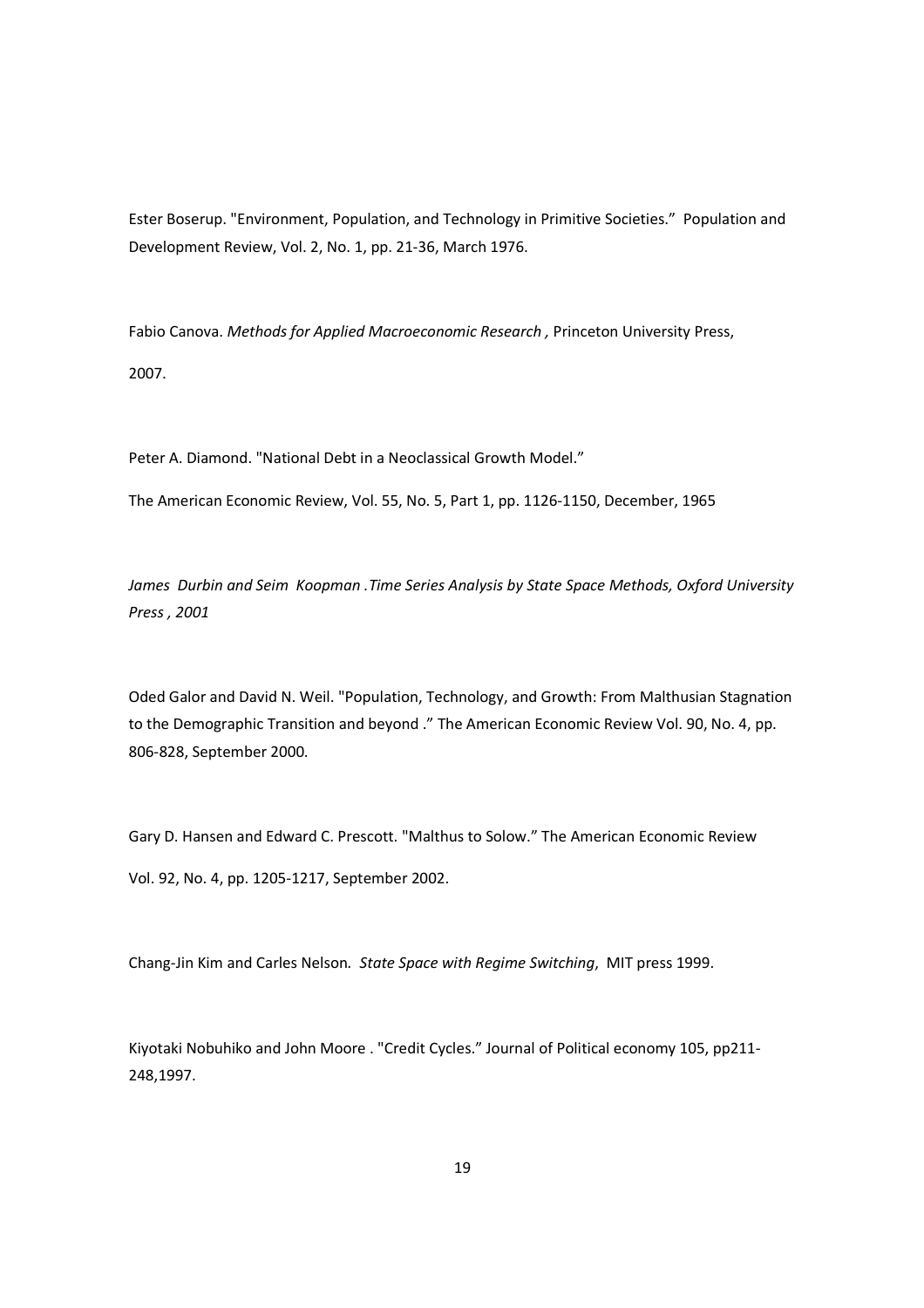Robert Kollmann, Zeno Enders, and Müller J. Gernot. "Global banking and international Business cycles." European Economic Review, Vol.55, No.3, pp. 407-426, April 2011.

Arthur Lewis ." Economic Development with Unlimited Supplies of labor." Manchester school of economics and social studies, 1954

Claire Loupias, and Bertrand Wigniolle. " Population, land, and growth." Economic Modelling, Volume 31, pp. 223-237, March 2013.

Paul Romer. "Increasing Return and Long-Run Growth." Journal of political economy 98, PP 10002-1037, 1986

Frank Smets and Raf Wouters. "An Estimated Dynamic Stochastic General Equilibrium Model of the Euro Area. " Journal of the European Economic Association, Vol.1, No.5, Pp. 1123-1175, September 2003.

Jan In't Veld , Rafal Raciborski, Marco Ratto and Werner Roeger. " The recent boom–bust Cycle: The relative contribution of capital flows, credit supply and asset bubbles." European Economic Review, Vol. 55, No. 3, pp. 386-406, April 2011.

Hiroshi Yoshikwa. Modern macroeconomic theory (in Japanese) 2000.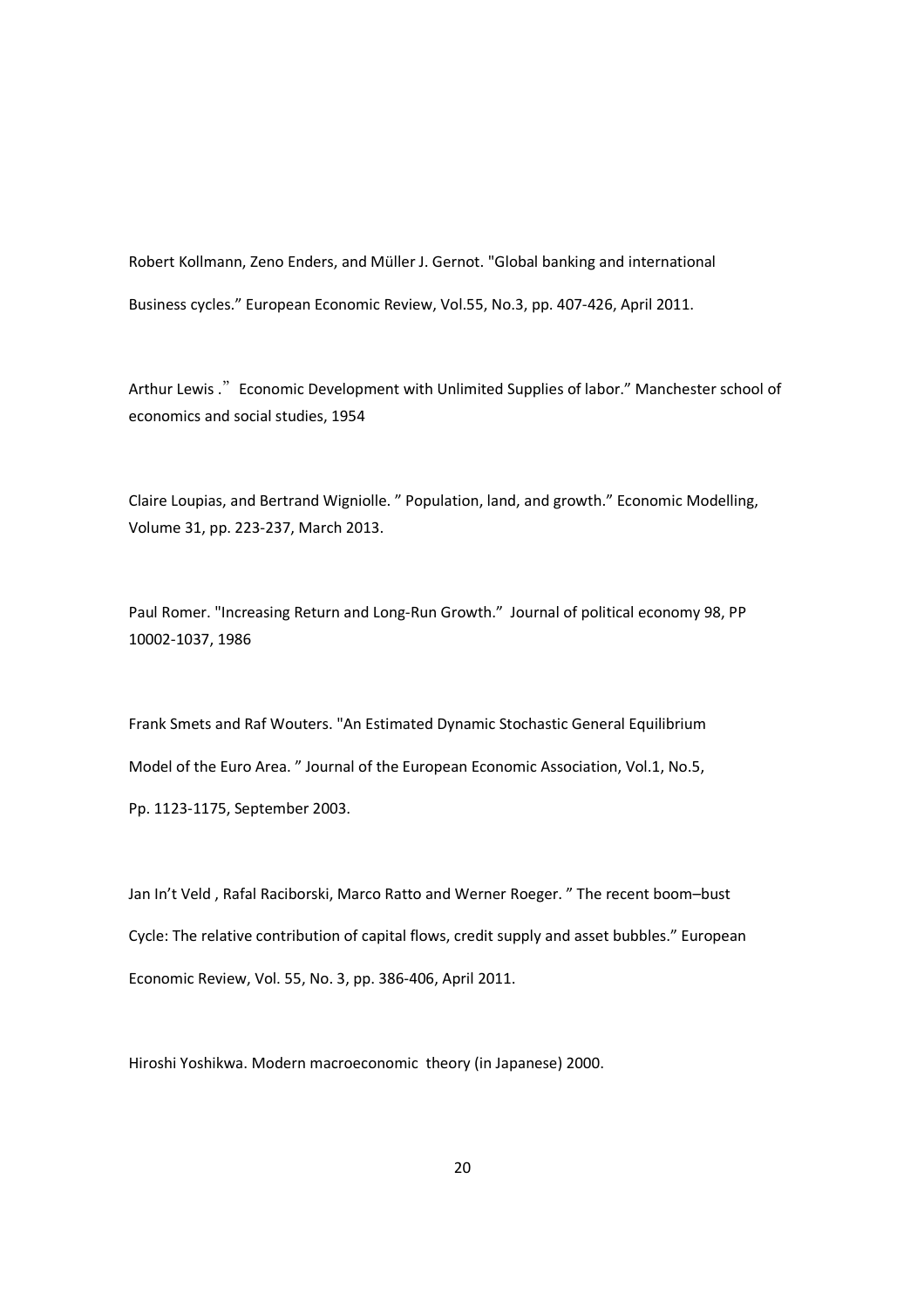

## **Appendix - figure1 no-banking model**

## **Appendix; Model Descrition**

 $X_{t+1} = AX_{t} + B\mu_{t}$  $Y_t = CX_t + DV_t$ 

Where  $C = G_0 G_1^{-1}, B = I, D = I$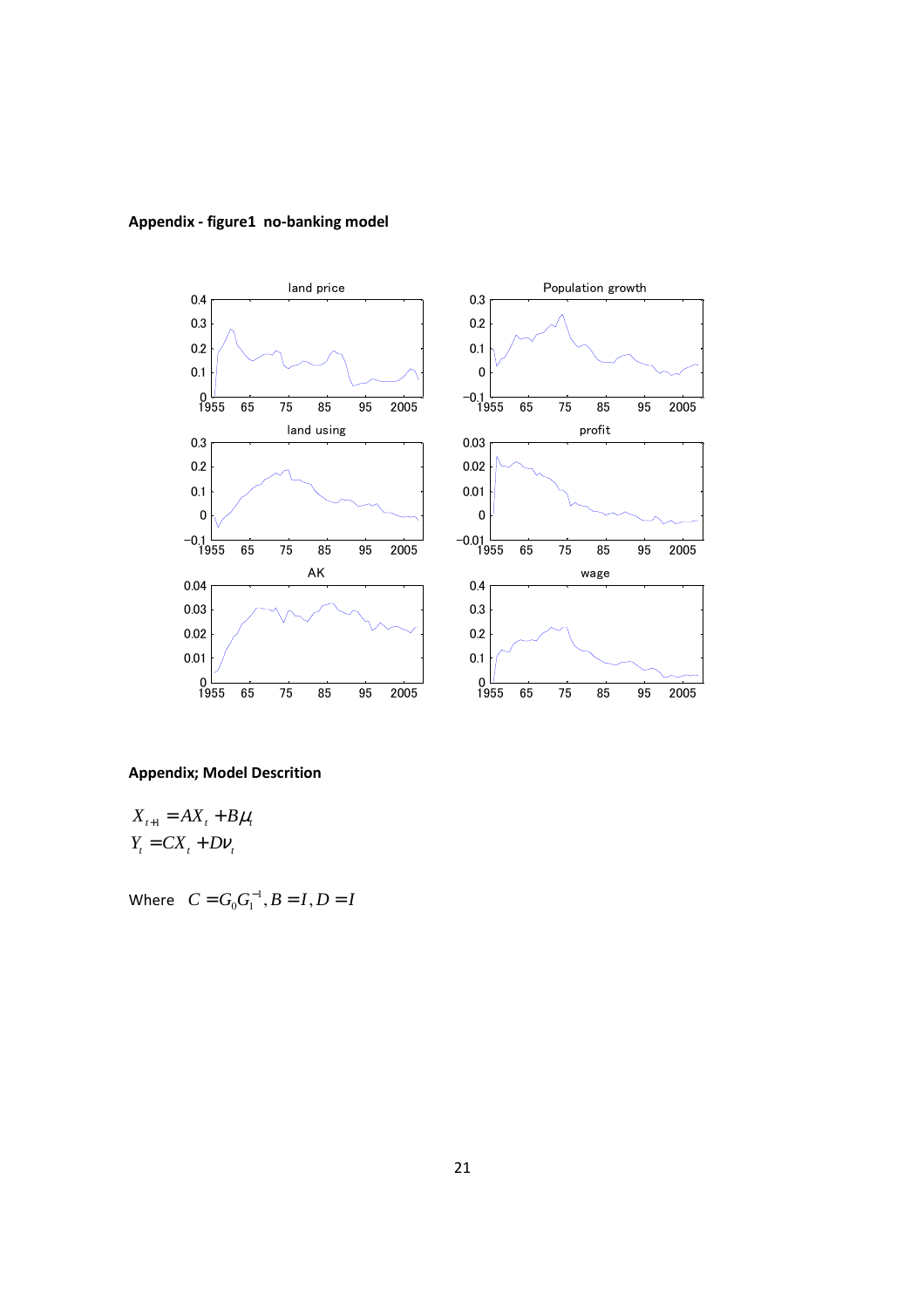| $A -$ |              |                             |              |             |             |                                                                 |          |                                                                   |              |                                                              |              |                  |              |                                       |              |
|-------|--------------|-----------------------------|--------------|-------------|-------------|-----------------------------------------------------------------|----------|-------------------------------------------------------------------|--------------|--------------------------------------------------------------|--------------|------------------|--------------|---------------------------------------|--------------|
|       | $\mathbf{1}$ | n                           | $\Omega$     | 0           | 0           | $\Omega$                                                        | 0        | $\Omega$                                                          | 0            | 0                                                            | 0            | $\Omega$         | 0            | 0                                     |              |
|       | $\mathbf 1$  | 0                           | $\mathbf 0$  | $\mathbf 0$ | $\Omega$    | 0                                                               | 0        | $\Omega$                                                          | 0            | 0                                                            |              | $\mathbf 0$      | <sup>0</sup> | 0                                     | n            |
|       | 0            | $\overline{x}$<br>$\pmb{0}$ |              | $\mathbf 0$ | 0           | $\Omega$                                                        | $\Omega$ | O                                                                 | 0            | 0                                                            | U            | 0                | 0            | $\mathbf 0$                           | <sup>0</sup> |
|       | 0            | $\pmb{0}$                   | $\mathbf{1}$ | 0           | 0           | 0                                                               | 0        | 0                                                                 | 0            | $\Omega$                                                     | U            | $\mathbf 0$      | 0            | 0<br>$\frac{0}{levw(1+\overline{R})}$ |              |
|       | 0            | $\mathbf 0$                 | 0            | $\pmb{0}$   | $-1$        | $\overline{Clevw}(1+\overline{R})/(\overline{m}\,\overline{k})$ |          | $0-\overline{q}\,\overline{x}\,/\,(\overline{m}\,\overline{k}\,)$ |              | 0                                                            | 0            | 0                | 0            | 0                                     |              |
|       | 0            | 0                           | $\Omega$     | $\mathbf 0$ | 1           | $\mathbf 0$                                                     | 0        | $\int_{0}^{0} \left(\frac{1}{q-1}\right) \frac{1}{q} \sqrt{R}$    |              | 0                                                            | 0            | 0                | 0            | 0                                     | $\mathbf 0$  |
|       | 0            | 0                           | $\Omega$     | $\pmb{0}$   | $\mathbf 0$ | $\mathbf 0$                                                     | 0        |                                                                   |              | $O\left(\frac{1}{q}-1\right)$ $\frac{1}{q}$ / $\overline{R}$ |              | $\mathbf 0$      | 0            | 0                                     | 0            |
|       | 0            | 0                           | <sup>0</sup> | $\mathbf 0$ | 0           | 0                                                               | 1        | 0                                                                 | 0            | 0                                                            | U            | 0                | 0            | $\mathbf 0$                           | 0            |
|       | 0            | 0                           | 0            | $\pmb{0}$   | 0           | 0                                                               | 0        | 0 $\bar Q$                                                        |              | 0                                                            | 0            | 0                | 0            | 0                                     | 0            |
|       | 0            | 0                           | $\Omega$     | $\mathbf 0$ | 0           | 0                                                               | 0        | n                                                                 | $\mathbf{1}$ | 0                                                            | $\mathbf 0$  | 0                | <sup>0</sup> | $\mathbf 0$                           | 0            |
|       | $\Omega$     | 0                           |              | $\bf{0}$    | 0           | 0                                                               | 0        | 0                                                                 | 0            | 0 $\bar{\pi}$                                                |              | $\bf{0}$         | 0            | 0                                     | 0            |
|       | $\Omega$     | 0                           | <sup>0</sup> | 0           | $\Omega$    | $\Omega$                                                        | 0        | 0                                                                 | 0            |                                                              | 1            | 0                | 0            | 0                                     | 0            |
|       | 0            | $\mathbf 0$                 | $\Omega$     | 0           | $\Omega$    | $\Omega$                                                        | 0        | 0                                                                 | 0            | 0                                                            | $\pmb{0}$    | $0\overline{AK}$ |              | 0                                     | $\Omega$     |
|       | 0            | 0                           | 0            | $\pmb{0}$   | $\mathbf 0$ | 0                                                               | 0        | 0                                                                 | 0            | 0                                                            | 0            | 0                | $\mathbf{1}$ | $\mathbf{0}$                          | 0            |
|       | $\Omega$     | 0                           | n            | 0           | 0           | $\Omega$                                                        | 0        | 0                                                                 | 0            | 0                                                            | 0            | 0                | 0            | $\overline{0} \overline{w}$           |              |
|       | 0            | 0                           |              | $\pmb{0}$   | 0           | 0                                                               | 0        | 0                                                                 | $\mathbf 0$  | $\Omega$                                                     | 0            | $\bf{0}$         | 0            | 0                                     | 1            |
|       | 0            | 0                           | $\Omega$     | $\mathbf 0$ | 0           | 0                                                               | 0        | 0                                                                 | $\mathbf 0$  | 0                                                            | 0            | 0                | 0            | 0                                     | 0            |
|       | 0            | 0                           | $\Omega$     | 0           | $\mathbf 0$ | 0                                                               | 0        | 0                                                                 | 0            | 0                                                            | 0            | 0                | 0            | 0                                     | 0            |
|       | 0            | 0                           | $\Omega$     | 0           | $^{\rm -1}$ | 0                                                               | 0        | 0                                                                 | $\mathbf{1}$ | 0                                                            | 0            | 0                | 0            | 0                                     | 0            |
|       | 0            | $\mathbf 0$                 | O            | 0           | $\mathbf 0$ | $\Omega$                                                        | 0        | O                                                                 | 0            | 0                                                            | <sup>0</sup> | 0                | $\Omega$     | 0                                     | 0            |
|       | 0            | 0                           | $\Omega$     | 0           | 0           | 0                                                               | 0        | 0                                                                 | 0            | 0                                                            | 0            | $\bf{0}$         | 0            | 0                                     | 0            |
|       | 0            | 0                           | <sup>0</sup> | 0           | $\Omega$    | $\Omega$                                                        | 0        | 0                                                                 | 0            | 0                                                            | 0            | 0                | 0            | 0                                     | 0            |
|       | 0            | 0                           | $\Omega$     | $\pmb{0}$   | 0           | 0                                                               | 0        | 0                                                                 | 0            | 0                                                            | 0            | $\mathbf 0$      | 0            | 0                                     | 0            |
|       | 0            | 0                           | n            | $\mathbf 0$ | $\Omega$    | $\Omega$                                                        | 0        | 0                                                                 | $\mathbf 0$  | 0                                                            | 0            | $\mathbf 0$      | 0            | $\mathbf 0$                           | 0            |
|       | $\Omega$     | 0                           |              | $\bf{0}$    | $\Omega$    | $\Omega$                                                        | 0        | 0                                                                 | 0            | 0                                                            | U            | 0                | <sup>0</sup> | 0                                     | 0            |
|       | $\Omega$     | 0                           | 0            | $\pmb{0}$   | $\Omega$    | $\Omega$                                                        | 0        | 0                                                                 | 0            | 0                                                            | 0            | 0                | 0            | 0                                     | 0            |
|       | $\Omega$     | $\mathbf 0$                 | $\Omega$     | 0           | $\Omega$    | $\Omega$                                                        | 0        | $\Omega$                                                          | 0            | 0                                                            | 0            | 0                | $\Omega$     | 0                                     | 0            |
|       | $\Omega$     | 0                           | $\Omega$     | $\pmb{0}$   | 0           | 0                                                               | 0        | 0                                                                 | 0            | 0                                                            | 0            | 0                | 0            | 0                                     | 0            |
|       | 0            | 0                           | 0            | 0           | 0           | 0                                                               | 0        | 0                                                                 | 0            | 0                                                            | 0            | 0                | 0            | 0                                     | 0            |
|       | 0            | 0                           | 0            | $\mathbf 0$ | $\mathbf 0$ | 0                                                               | 0        | 0                                                                 | 0            | 0                                                            | 0            | $\mathbf 0$      | 0            | 0                                     | 0            |
|       |              |                             |              |             |             |                                                                 |          |                                                                   |              |                                                              |              |                  |              |                                       |              |

 $A =$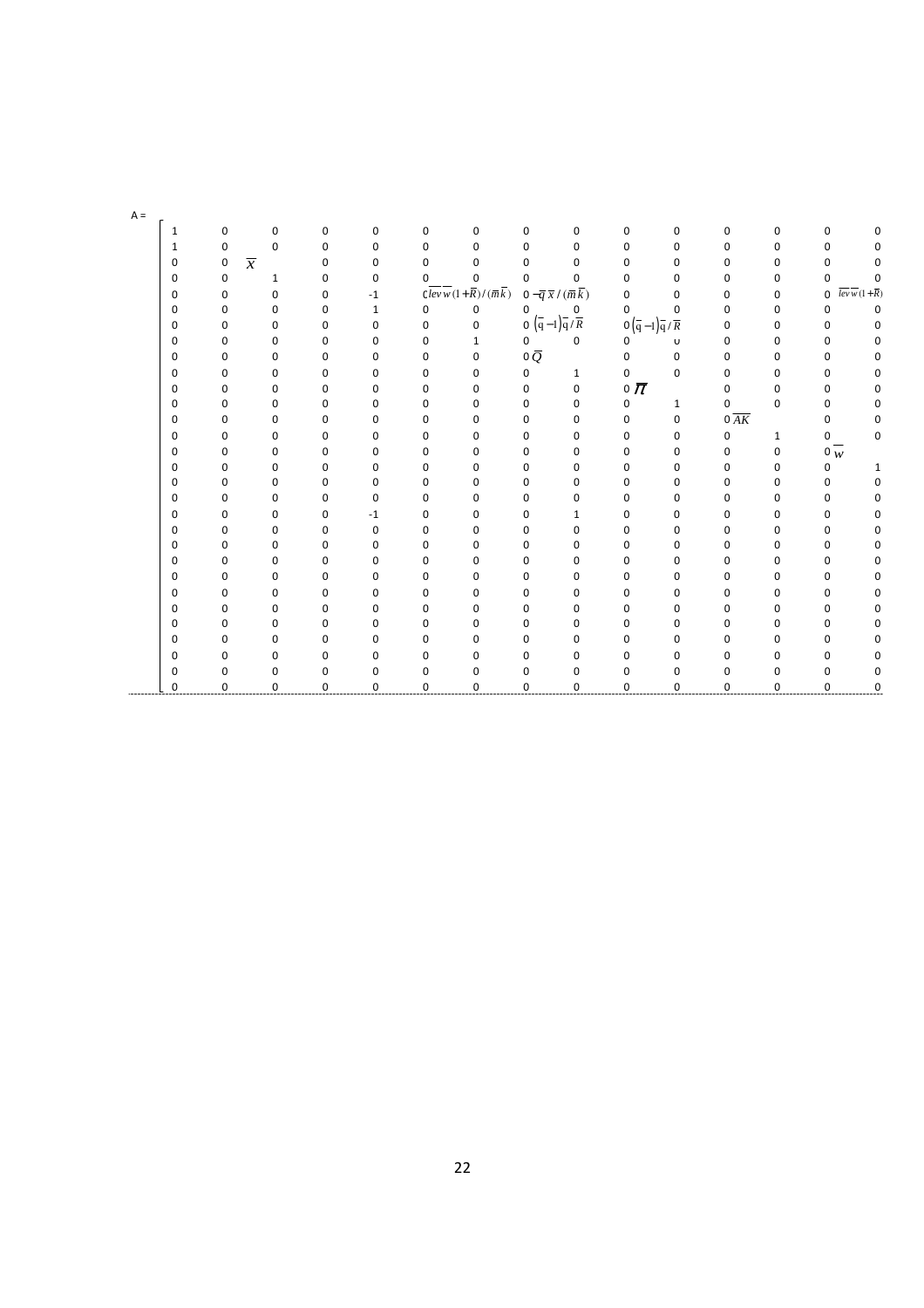| 0              | $\mathbf{1}$            | $\pmb{0}$   | 0                                                                                | 0                                                                 | 0            | 0                      | 0                                                                                    | $\mathbf 0$        | 0                              | $\pmb{0}$            | 0                     | $\pmb{0}$                 | 0                              | U                  |
|----------------|-------------------------|-------------|----------------------------------------------------------------------------------|-------------------------------------------------------------------|--------------|------------------------|--------------------------------------------------------------------------------------|--------------------|--------------------------------|----------------------|-----------------------|---------------------------|--------------------------------|--------------------|
| $\Omega$       | $\mathbf 0$             | 0           | $\mathbf 0$                                                                      | 0                                                                 | 0            | $\mathbf 0$            | 0                                                                                    | 0                  | 0                              | $\pmb{0}$            | 0                     | $\pmb{0}$                 | 0                              | U                  |
|                | 0                       | 0           | $\mathbf 0$                                                                      | 0                                                                 | $\mathbf 0$  | $0 \frac{1}{X}$        |                                                                                      | 0                  | 0                              | 0                    | 0                     | $\overline{\overline{X}}$ | 0                              | 0                  |
|                | $\mathbf 0$             | $\Omega$    | 0                                                                                | 0                                                                 | 0            | 0                      | 0                                                                                    | 0                  | 0                              | 0                    | 0                     | 0                         | 0                              | 0                  |
|                | $^{\text{{\small -1}}}$ |             | $0 \overline{lev} \overline{w} (1 + \overline{R}) / (\overline{m} \overline{k})$ | $0-\overline{q}\,\overline{x}\,/\,(\overline{m}\,\overline{k}\,)$ |              |                        | $0-\overline{lev}\,\overline{w}\, (1+\overline{R})/(\overline{m}\,\overline{k}\,)\,$ |                    | 0                              | $\Omega$             | 0                     | 0                         | 0                              | 0                  |
|                | $\pmb{0}$               | $\mathbf 0$ | 0                                                                                | $\Omega$                                                          | 0            | $\Omega$               | $\Omega$                                                                             | $\Omega$           | $\Omega$                       | 0                    | 0                     | 0                         | 0                              | $\Omega$           |
|                | $\mathbf 0$             | 0           | $\mathbf 0$                                                                      | 0                                                                 | 0            | 0                      | 0                                                                                    | 0                  | 0                              | 0                    | 0                     | 0                         | 0                              | 0                  |
|                | $\mathbf 0$             | 0           | $\mathbf 0$                                                                      | 0                                                                 | $\mathbf 0$  | 0                      | $\mathbf 0$                                                                          | $\mathbf 0$        | $\Omega$                       | 0                    | 0                     | 0                         | 0                              | 0                  |
|                | $\mathbf 0$             | 0           | 0                                                                                | 0                                                                 | 0            | 0                      | 0 $\bar{\varrho}$                                                                    |                    | 0                              | 0                    | 0                     | 0                         | 0                              | $\Omega$           |
|                | $\mathbf 0$             | 0           | 0                                                                                | 0                                                                 | $\mathbf 0$  | 0                      | 0                                                                                    | $\mathbf 0$        | 0                              | $\Omega$             | 0                     | 0                         | 0                              | 0                  |
|                | $\mathbf 0$             | 0           | $\mathbf 0$                                                                      | $\mathbf 0$                                                       | 0            | 0                      | 0                                                                                    | 0 $\overline{\pi}$ |                                | $\pmb{0}$            | O                     | 0                         | 0                              | $\Omega$           |
|                | $\mathbf 0$             | 0           | $\mathbf 0$                                                                      | 0                                                                 | 0            | 0                      | 0                                                                                    | 0                  | 0                              | $\pmb{0}$            | 0                     | 0                         | 0                              | 0                  |
|                | $\Omega$                | 0           | $\mathbf 0$                                                                      | 0                                                                 | $\mathbf 0$  | 0                      | 0                                                                                    | 0                  | $0\overline{AK}$               |                      | $\Omega$              | $\Omega$                  | 0                              | $\Omega$           |
|                | 0                       | 0           | 0                                                                                | 0                                                                 | 0            | 0                      | 0                                                                                    | $\pmb{0}$          | 0                              | 0                    | 0                     | 0                         | 0                              | 0                  |
| O              | $\mathbf 0$             | 0           | $\mathbf 0$                                                                      | 0                                                                 | $\mathbf 0$  | 0                      | 0                                                                                    | $\pmb{0}$          | 0                              | $\overline{\circ w}$ |                       | 0                         | 0                              | 0                  |
| 0              | $\mathbf 0$             | 0           | 0                                                                                | 0                                                                 | 0            | 0                      | 0                                                                                    | 0                  | 0                              | $\Omega$             | 0                     | 0                         | 0                              |                    |
| $\frac{0}{0}m$ |                         | $\Omega$    | $\mathbf 0$                                                                      | 0                                                                 | 0            | 0                      | 0                                                                                    | $\Omega$           | 0                              | 0                    | 0                     | $\mathbf 0$               | 0                              |                    |
|                | $\mathbf{1}$            | 0           | $\mathbf 0$                                                                      | 0                                                                 | 0            | 0                      | 0                                                                                    | 0                  | 0                              | $\pmb{0}$            | 0                     | 0                         | $\pmb{0}$                      | $\overline{m}_{0}$ |
| 0              | $-1$                    | 0           | 0                                                                                | 0                                                                 | 1            | 0                      | 0                                                                                    | 0                  | 0                              | $\mathbf 0$          | 0                     | 0                         | 0                              | 0                  |
| n              | 0                       | 0           | $\mathbf{1}$                                                                     | $\mathbf 0$                                                       | $\mathbf 0$  | 0                      | O                                                                                    | $\Omega$           | 0                              | 0                    | 0                     | $\mathbf 0$               | 0                              | 0                  |
|                | $\mathbf 0$             | 0           | 0                                                                                | $0 \bar{x}$                                                       |              | 0                      | 0                                                                                    | 0                  | 0                              | 0                    | 0                     | $0 \bar{x}$               |                                | 0                  |
|                | $\mathbf 0$             | 0           | 0                                                                                | 0                                                                 | $\mathbf{1}$ | 0                      | 0                                                                                    | 0                  | 0                              | 0                    | 0                     | 0                         | 0                              | 0                  |
|                | $\mathbf{0}$            | 0           | 0                                                                                | 0                                                                 | $\pmb{0}$    | 0 $A R_{\textit{pof}}$ |                                                                                      | $\mathbf 0$        | 0                              | 0                    | 0                     | 0                         | 0                              | 0                  |
|                | 0                       | 0           | 0                                                                                | 0                                                                 | 0            | 0                      | 0 $AR_{\mathcal{Q}}$                                                                 |                    | $\mathbf 0$                    | $\mathbf 0$          | 0                     | 0                         | 0                              | 0                  |
|                | $\mathbf 0$             | 0           | $\mathbf 0$                                                                      | 0                                                                 | $\mathbf 0$  | 0                      | 0                                                                                    | 0 $A R_{\pi}$      |                                | $\mathbf 0$          | 0                     | $\Omega$                  | 0                              | 0                  |
|                | $\mathbf 0$             | 0           | 0                                                                                | 0                                                                 | 0            | 0                      | 0                                                                                    | 0                  | 0 $AR_{\scriptscriptstyle AK}$ |                      | 0                     | $\pmb{0}$                 | 0                              | 0                  |
|                | $\mathbf 0$             | 0           | 0                                                                                | 0                                                                 | 0            | 0                      | 0                                                                                    | 0                  | 0                              | 0 $AR_{w}$           |                       | $\mathbf 0$               | 0                              | 0                  |
|                | 0                       | 0           | 0                                                                                | 0                                                                 | 0            | 0                      | 0                                                                                    | 0                  | 0                              | $\pmb{0}$            | 0 $AR_{\overline{X}}$ |                           | 0                              | 0                  |
|                | $\mathbf 0$             | 0           | $\mathbf 0$                                                                      | 0                                                                 | 0            | 0                      | 0                                                                                    | $\pmb{0}$          | 0                              | 0                    | 0                     | 0 $AR_x$                  |                                | $\Omega$           |
| $\Omega$       | $\mathbf 0$             | 0           | $\mathbf 0$                                                                      | 0                                                                 | $\mathbf 0$  | $\Omega$               | $\Omega$                                                                             | $\mathbf 0$        | 0                              | $\mathbf 0$          | 0                     | $\Omega$                  | 0 $AR_{\scriptscriptstyle M'}$ |                    |
|                |                         |             |                                                                                  |                                                                   |              |                        |                                                                                      |                    |                                |                      |                       |                           |                                |                    |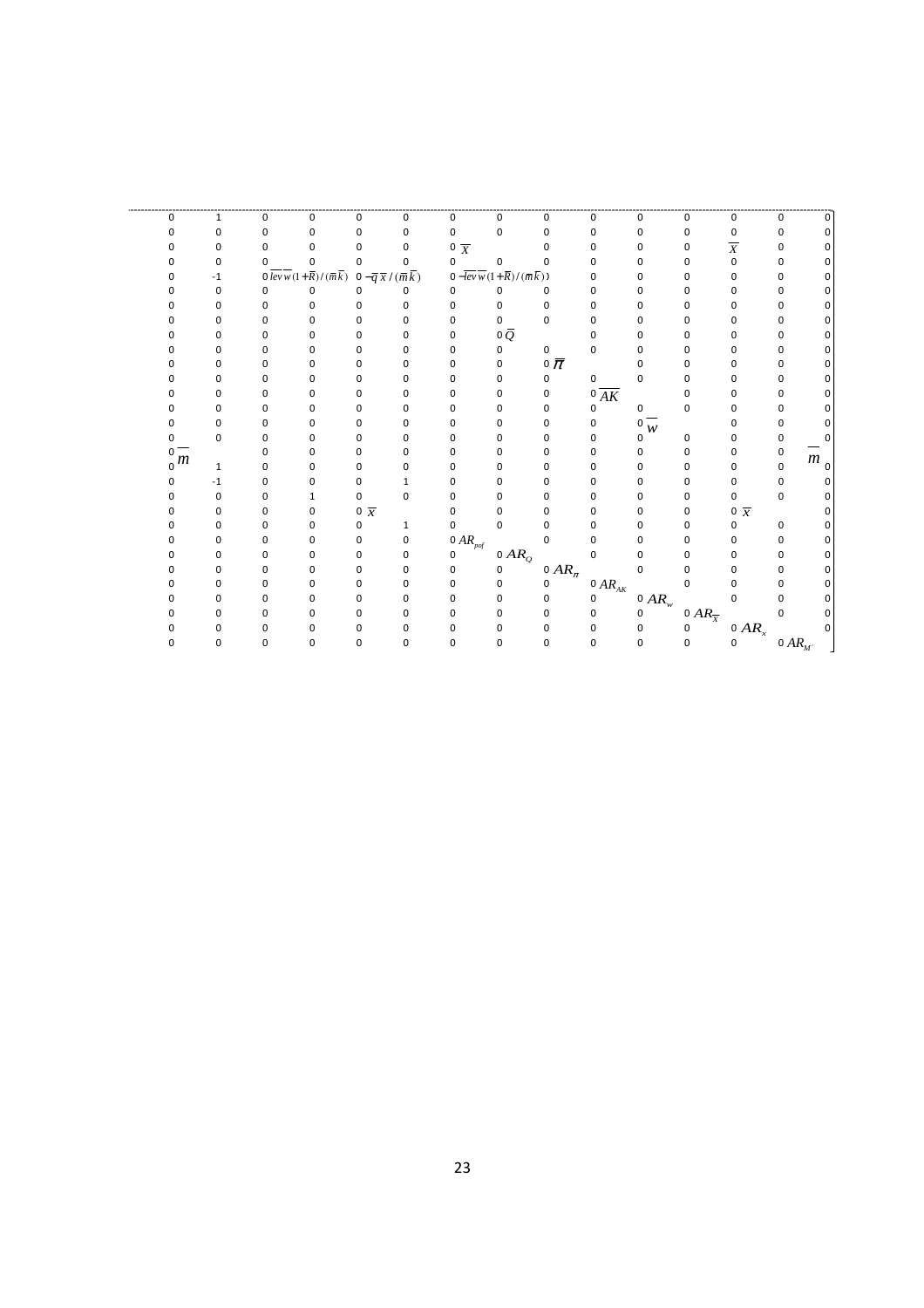| $G1=$                                                  |                                   |                                                  |                                          |                                                                    |                            |                        |                  |                        |                          |                  |            |                            |
|--------------------------------------------------------|-----------------------------------|--------------------------------------------------|------------------------------------------|--------------------------------------------------------------------|----------------------------|------------------------|------------------|------------------------|--------------------------|------------------|------------|----------------------------|
| $\mathbf 1$                                            | 0                                 | $\pmb{0}$                                        | $0 \frac{1}{\eta}$                       | 0<br>$1\,$                                                         | $\pmb{0}$                  | $\pmb{0}$              | $\pmb{0}$        | $\pmb{0}$              | $\pmb{0}$                | 0                | 0          | $\pmb{0}$                  |
| $\pmb{0}$                                              | 0                                 | $\mathbf 0$                                      | 0a1                                      | $\mathbf 0$<br>$\mathbf 0$                                         | $\mathbf 0$                | $\pmb{0}$              | $\pmb{0}$        | $\pmb{0}$              | $\mathbf 0$              | $\pmb{0}$        | $\pmb{0}$  | $\pmb{0}$                  |
| $\pmb{0}$                                              | 0                                 | $\mathbf 0$                                      | $\pmb{0}$<br>$\pmb{0}$                   | $\mathbf 0$<br>0                                                   | $\pmb{0}$                  | $\pmb{0}$              | 0                | $\pmb{0}$              | $\mathbf 0$              | $\pmb{0}$        | 0          | $\mathbf 1$                |
| $\mathbf 0$<br>-A4                                     | 0<br>0a4                          | $\mathbf 0$                                      | $\mathbf 0$<br>0<br>0                    | $\pmb{0}$<br>$\mathbf 0$<br>0<br>$\mathbf 0$                       | $\pmb{0}$<br>$\pmb{0}$     | $\pmb{0}$<br>$\pmb{0}$ | 0<br>0           | $\,1\,$<br>$\pmb{0}$   | $\pmb{0}$<br>0a5         | 0                | 0<br>0     | $\mathbf 0$<br>$\mathbf 0$ |
| $-\left(\overline{x}+\overline{v}\right)/\overline{N}$ |                                   | $0 - (\overline{x} + \overline{v})/\overline{N}$ | $1/\alpha-1$<br>0<br>$\pmb{0}$           | $\pmb{0}$<br>$\mathbf 0$                                           | $\pmb{0}$                  | $\pmb{0}$              | 0                | 0                      | $\pmb{0}$                | 0                | 0          | $\pmb{0}$                  |
| $\,1\,$                                                | 0                                 | $\pmb{0}$                                        | 0<br>$\mathbf 1$                         | 0<br>$\mathbf 0$                                                   | $\mathbf 0$                | $\pmb{0}$              | $\pmb{0}$        | $\pmb{0}$              | $\mathbf 0$              | 0                | 0          | $\pmb{0}$                  |
| $\pmb{0}$                                              | 0                                 | $\pmb{0}$                                        | $\pmb{0}$<br>0                           | 0<br>$\mathbf 0$                                                   | $\pmb{0}$                  | $\mathbf 1$            | $-1$             | $\pmb{0}$              | $\pmb{0}$                | 0                | 0          | $\pmb{0}$                  |
| $\pmb{0}$                                              | 0                                 | $\pmb{0}$                                        | 0<br>0                                   | 0<br>$\pmb{0}$                                                     | $\mathbf 0$                | $\pmb{0}$              | $\pmb{0}$        | 0                      | $\mathbf 0$              | 0                | 0          | $\pmb{0}$                  |
| $\pmb{0}$<br>0                                         | 0<br>0                            | $\pmb{0}$<br>$\pmb{0}$                           | 0<br>0<br>$\pmb{0}$<br>0                 | $\pmb{0}$<br>0<br>$\pmb{0}$<br>0                                   | $\mathbf 0$<br>$\mathbf 0$ | $\pmb{0}$<br>$\pmb{0}$ | $\pmb{0}$<br>0   | 0a7<br>$0 - a9$        |                          | 0<br>0           | 0a6<br>0a9 |                            |
| $\pmb{0}$                                              | $\pmb{0}$                         | $\mathbf 0$                                      | $0 \overline{R} \overline{K}$            | $\overline{R} \overline{K}$<br>$\mathbf 0$                         | $\mathbf 0$                | $\pmb{0}$              | $0 - a10$        |                        | $\pmb{0}$                | 0                | 0          |                            |
| $\mathbf 1$                                            | $^{\rm -1}$                       | $\pmb{0}$                                        | $\pmb{0}$<br>0                           | $\pmb{0}$<br>$\pmb{0}$                                             | $\pmb{0}$                  | $\pmb{0}$              | $\pmb{0}$        | $\pmb{0}$              | $\pmb{0}$                | 0                | 0          | w<br>$\pmb{0}$             |
| $\pmb{0}$                                              | $\pmb{0}$                         | $\pmb{0}$                                        | $\pmb{0}$<br>$\mathbf 0$                 | $\mathbf 0$<br>$\pmb{0}$                                           | $\mathbf 0$                | $\pmb{0}$              | $\pmb{0}$        | $\pmb{0}$              | $\mathbf 0$              | 0                | 0          | $\,1\,$                    |
| $\pmb{0}$                                              | 0                                 | $\mathbf 0$                                      | 0<br>$\pmb{0}$                           | $\pmb{0}$<br>$\pmb{0}$                                             | $\pmb{0}$                  | $\pmb{0}$              | $\pmb{0}$        | $\pmb{0}$              | $\pmb{0}$                | 0                | 0          | $\pmb{0}$                  |
| $\pmb{0}$                                              | 0                                 | $\pmb{0}$                                        | $0 - A3$<br>$\pmb{0}$                    | $\pmb{0}$                                                          | $\pmb{0}$                  | $\pmb{0}$              | $\pmb{0}$        | $\pmb{0}$              | $\pmb{0}$                | 0                | 0          | $\pmb{0}$                  |
| 0                                                      | 0                                 | $\pmb{0}$                                        | 0<br>0                                   | 0<br>$\pmb{0}$                                                     | $\mathbf 0$                | $\pmb{0}$              | 0                | $\pmb{0}$              | $\mathbf 0$              | 0                | 0          | $\pmb{0}$                  |
| 0<br>0                                                 | 0<br>0                            | $\pmb{0}$<br>$\pmb{0}$                           | $1/\eta$<br>0<br>0<br>0<br>0             | 0<br>0<br>0                                                        | $\pmb{0}$<br>$\mathbf 0$   | $\pmb{0}$<br>$\pmb{0}$ | 0<br>0           | $\pmb{0}$<br>$\pmb{0}$ | $\mathbf 0$<br>$\pmb{0}$ | 0<br>0           | 0<br>0     | $\pmb{0}$<br>$\pmb{0}$     |
| 0                                                      | 0                                 | $\pmb{0}$                                        | 0<br>0                                   | $-x$<br>0                                                          | $\pmb{0}$                  | $\pmb{0}$              | 0                | $\mathbf 0$            | $\pmb{0}$                | 0                | 0          | $\mathbf 0$                |
| 0                                                      | 0                                 | 0                                                | 0<br>0                                   | 0<br>$\mathbf 0$                                                   | $\mathbf 0$                | $\pmb{0}$              | 0                | 0                      | $\mathbf 0$              | 0                | 0          | $\mathbf 0$                |
| 0                                                      | 0                                 | $\mathbf 0$                                      | 0<br>0                                   | $\pmb{0}$<br>$\pmb{0}$                                             | $\mathbf 0$                | $\pmb{0}$              | $\pmb{0}$        | 0                      | $\mathbf 0$              | 0                | 0          | $\mathbf 0$                |
| 0                                                      | $\mathbf 0$                       | $\mathbf 0$                                      | 0<br>0                                   | $\mathbf 1$<br>$^{\rm -1}$                                         | $\mathbf 0$                | $\pmb{0}$              | 0                | 0                      | $\pmb{0}$                | 0                | 0          | $\pmb{0}$                  |
| 0<br>0                                                 | $^{\mbox{-}}1$<br>$\varepsilon$ m | $\mathbf 0$<br>$\mathbf 0$                       | 0<br>0<br>$-lev a9$<br>0                 | $\pmb{0}$<br>$\pmb{0}$<br>$\mathbf 1$<br>$\pmb{0}$                 | $\pmb{0}$<br>$\mathbf 0$   | $\pmb{0}$<br>$\pmb{0}$ | 0<br>0           | 0<br>0                 | $\pmb{0}$<br>$\mathbf 0$ | 0<br>0           | 0<br>0     | $\mathbf 0$<br>0           |
| $\pmb{0}$                                              | 0                                 | $\pmb{0}$                                        | 0<br>0                                   | 0<br>$\pmb{0}$                                                     | $-prof$                    | $\pmb{0}$              | $\pmb{0}$        | $\pmb{0}$              | $\mathbf 0$              | 0                | 0          | $\mathbf 0$                |
| $\pmb{0}$                                              | 0                                 | $\pmb{0}$                                        | 0<br>0                                   | 0<br>$\pmb{0}$                                                     | $\pmb{0}$                  | $\pmb{0}$              | 0                | $\pmb{0}$              | $\pmb{0}$                | 0                | 0          | $\pmb{0}$                  |
| $-1$                                                   | 0                                 | $\pmb{0}$                                        | 0<br>0                                   | $\pmb{0}$<br>0                                                     | $\pmb{0}$                  | $\pmb{0}$              | 0                | $\pmb{0}$              | $\mathbf 0$              | 0                | 0          | $\mathbf 0$                |
| $GO = [$                                               |                                   |                                                  |                                          |                                                                    |                            |                        |                  |                        |                          |                  |            |                            |
| $1-1/\eta$                                             |                                   | 0                                                |                                          |                                                                    | $\boldsymbol{0}$           |                        | 0                |                        | 0                        | 0                |            |                            |
| a1                                                     |                                   | $\mathbf 0$                                      |                                          | o $\eta \frac{\alpha}{\gamma}$<br>o $\frac{\gamma \alpha}{\gamma}$ | $\boldsymbol{0}$           |                        | 0                |                        | 0                        | 0                |            |                            |
|                                                        | $\boldsymbol{0}$                  | $\boldsymbol{0}$                                 | $0\eta\alpha/(\eta-1)$                   |                                                                    | 0                          |                        | 0                |                        | 0                        | $\pmb{0}$        |            |                            |
|                                                        | $\mathbf 0$                       | $\boldsymbol{0}$                                 |                                          |                                                                    | 0                          |                        | 0                |                        | 0                        | 0                |            |                            |
|                                                        | $\mathbf{1}$                      | $\mathbf 0$                                      |                                          | $_{0}^{0}\eta\alpha/(\eta-1)-_{0}^{1}$                             | $\boldsymbol{0}$           |                        | 0                |                        | 0                        | 0                |            |                            |
|                                                        | $\mathbf 0$                       |                                                  | 0                                        | 0                                                                  | 0                          |                        | 0                |                        | 0                        | 0                |            |                            |
|                                                        |                                   |                                                  |                                          |                                                                    |                            |                        |                  |                        |                          |                  |            |                            |
|                                                        | $\mathbf 0$                       | $\pmb{0}$                                        | $\mathbf{1}$                             | 0                                                                  | 0                          |                        | 0                |                        | 0                        | 0                |            |                            |
|                                                        | $\boldsymbol{0}$                  | $\boldsymbol{0}$                                 | $\boldsymbol{0}$                         | 0                                                                  | $\mathbf 1$                |                        | $\boldsymbol{0}$ |                        | $\boldsymbol{0}$         | $\boldsymbol{0}$ |            |                            |
|                                                        | $\mathbf 0$                       | $\mathbf 0$                                      | 0                                        | 0                                                                  | $\mathbf 0$                |                        | 1                |                        | $\overline{0}$           | $\mathbf 0$      |            |                            |
|                                                        | $\boldsymbol{0}$                  | $\pmb{0}$                                        | 0                                        | $\mathbf 0$                                                        | $\boldsymbol{0}$           |                        | 0                |                        | 0                        | $\pmb{0}$        |            |                            |
|                                                        | $\pmb{0}$                         | $\mathbf 1$                                      | $\pmb{0}$                                | $\pmb{0}$                                                          | 0                          |                        | 0                |                        | 0                        | 0                |            |                            |
|                                                        | $\pmb{0}$                         | $\pmb{0}$                                        | a10y<br>$\begin{matrix}0\\0\end{matrix}$ |                                                                    | 0                          |                        | 0                |                        | 0                        | $\pmb{0}$        |            |                            |
|                                                        | $\pmb{0}$                         | $\pmb{0}$                                        |                                          | $\mathbf 0$                                                        | 0                          |                        | 0                |                        | $\mathbf 1$              | $\pmb{0}$        |            |                            |
|                                                        | $\pmb{0}$                         | $\boldsymbol{0}$                                 | $\mathbf 0$                              | 0                                                                  | $\pmb{0}$                  |                        | 0                |                        | 0                        | $\mathbf{1}$     |            |                            |

];